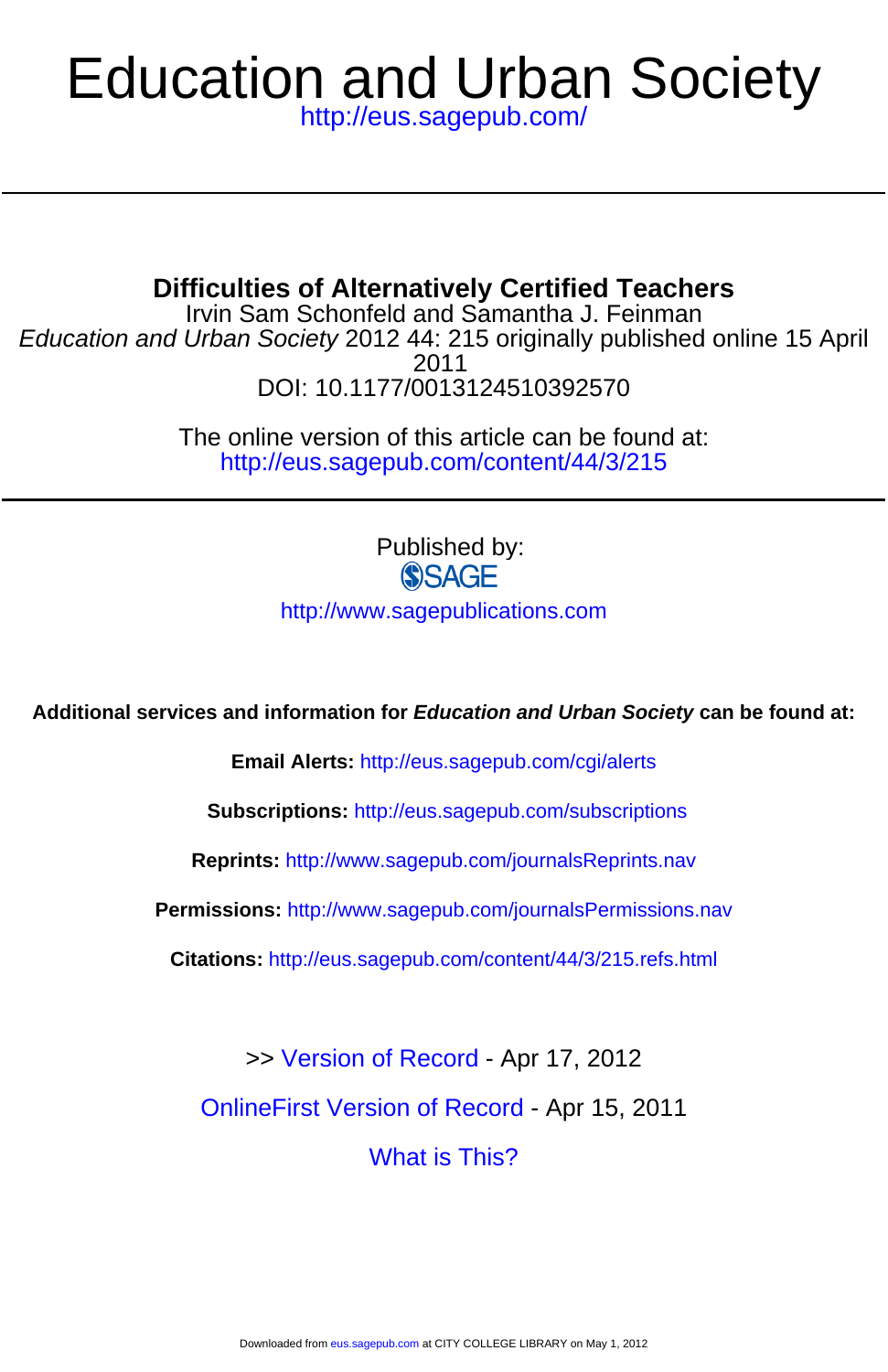# **Difficulties of Alternatively Certified Teachers**

Education and Urban Society 44(3) 215–246 © The Author(s) 2012 Reprints and permission: sagepub.com/journalsPermissions.nav DOI: 10.1177/0013124510392570 http://eus.sagepub.com



## **Irvin Sam Schonfeld<sup>1</sup> and Samantha J. Feinman2**

#### **Abstract**

This daily diary study followed, over a 2-week period, 252 beginning New York City public school teachers. Seventy percent were alternatively certified (New York City Teaching Fellows) and the rest, traditionally certified teachers. Alternatively certified teachers were more likely to experience stressors such as violent incidents and classroom management problems. No differences were found in exposure to stressors/difficulties such as problematic adults, student learning problems, and students experiencing emotional upset. Although differences in the rates of exposure to violent stressors could be explained by other factors (e.g., working in a low-performing school and years of experience), differences in the rates of occurrence of classroom management problems could not. Nevertheless, the high absolute rates of management problems and violence in both groups of teachers were striking and need to be addressed. The authors suggest measures to be taken to address the problem of retaining talented new teachers.

#### **Keywords**

teachers, alternative certification, New York City Teaching Fellows, classroom management, teacher stress, school violence, job stressors, occupational stress

<sup>1</sup>The City College and the Graduate Center of the City University of New York, New York City, NY <sup>2</sup>Pace University, New York

**Corresponding Author:**

Irvin Sam Schonfeld, The City College of the City University of New York, Department of Psychology, 138th St. and Convent Ave., New York, NY 10031 Email: ischonfeld@ccny.cuny.edu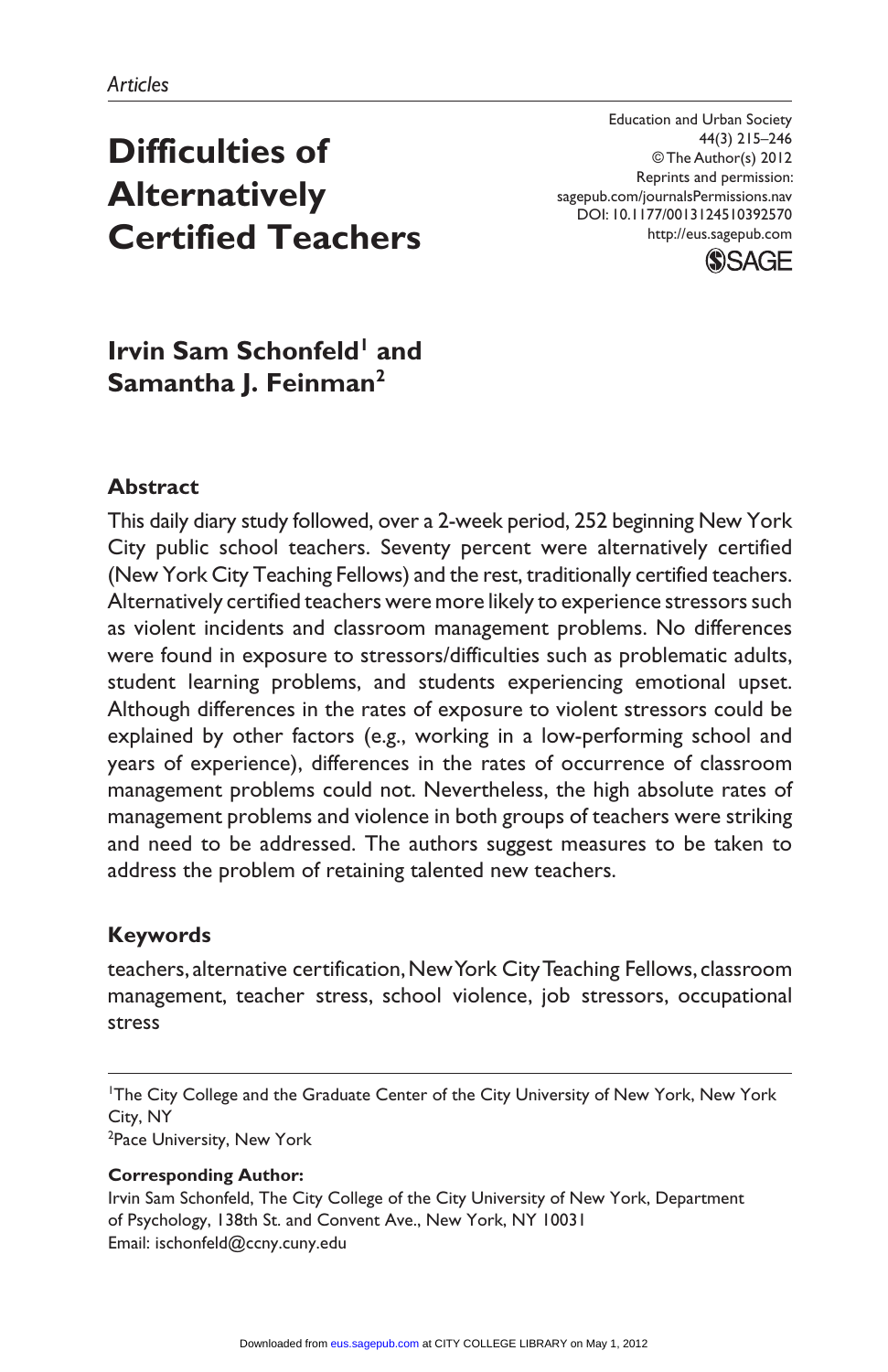Historically, there has been a shortage of trained, certified teachers in large urban districts. Approximately, 50% of educators working in urban areas leave the profession by their 5th year of teaching (Knox, 2005). Many teachers working in large urban districts transfer to more affluent districts well before they retire; high turnover in urban schools adversely affects student performance (Shakrani, 2008). Fore, Martin, and Bender (2002) found that (a) special education teachers, compared to general education teachers, had a higher rate of attrition and (b) many special education teachers leave the special education classroom to teach in general education classrooms, while the opposite does not typically occur. Strunk and Robinson (2006) found that certain factors increased the likelihood of teachers leaving the profession. These factors include teaching a specialized subject (e.g., foreign language), holding a probationary license, having less experience, teaching students who are less matched to the teacher's own racial or ethnic identity, and teaching in classrooms that are heavily made up of minority students. Boyd, Lankford, Loeb, and Wyckoff (2005) found that factors associated with quitting or transferring among highly qualified New York City teachers include teaching low-achieving students and living long distances from their schools.

Darling-Hammond (2003) identified several factors related to high rates of attrition in large, urban school districts, including lower salary scales, "fewer resources, poorer working conditions, and the stress of working with many students and families who have a wide range of needs" (p. 8). In a qualitative study of 25 new Arizona high school science teachers, Patterson, Roehrig, and Luft (2003) found that over 4 years, almost half of the teachers either transferred to another teaching placement or left teaching altogether. The teachers who transferred or left teaching identified the lack of administrative support, excessive workload, lack of opportunity to interact with colleagues, and challenges motivating and disciplining students as factors contributing to their decisions.

With the need to recruit and retain quality teachers in urban areas, numerous states have adopted alternative means of preparing teacher candidates. Alternative routes to certification are state-sanctioned programs that offer temporary certification to candidates while the candidates participate in teacher preparation courses. Essentially, the candidates enter the teaching profession *while* enrolled in their first teacher-preparation courses. Traditionally, teacher candidates complete considerable coursework *prior* to entering the profession. The level of training before entry into the teaching profession is a key difference between alternatively and traditionally certified teachers.

Alternatively certified teachers need to be able to provide rich learning experiences and manage social, emotional, and behavioral problems in students.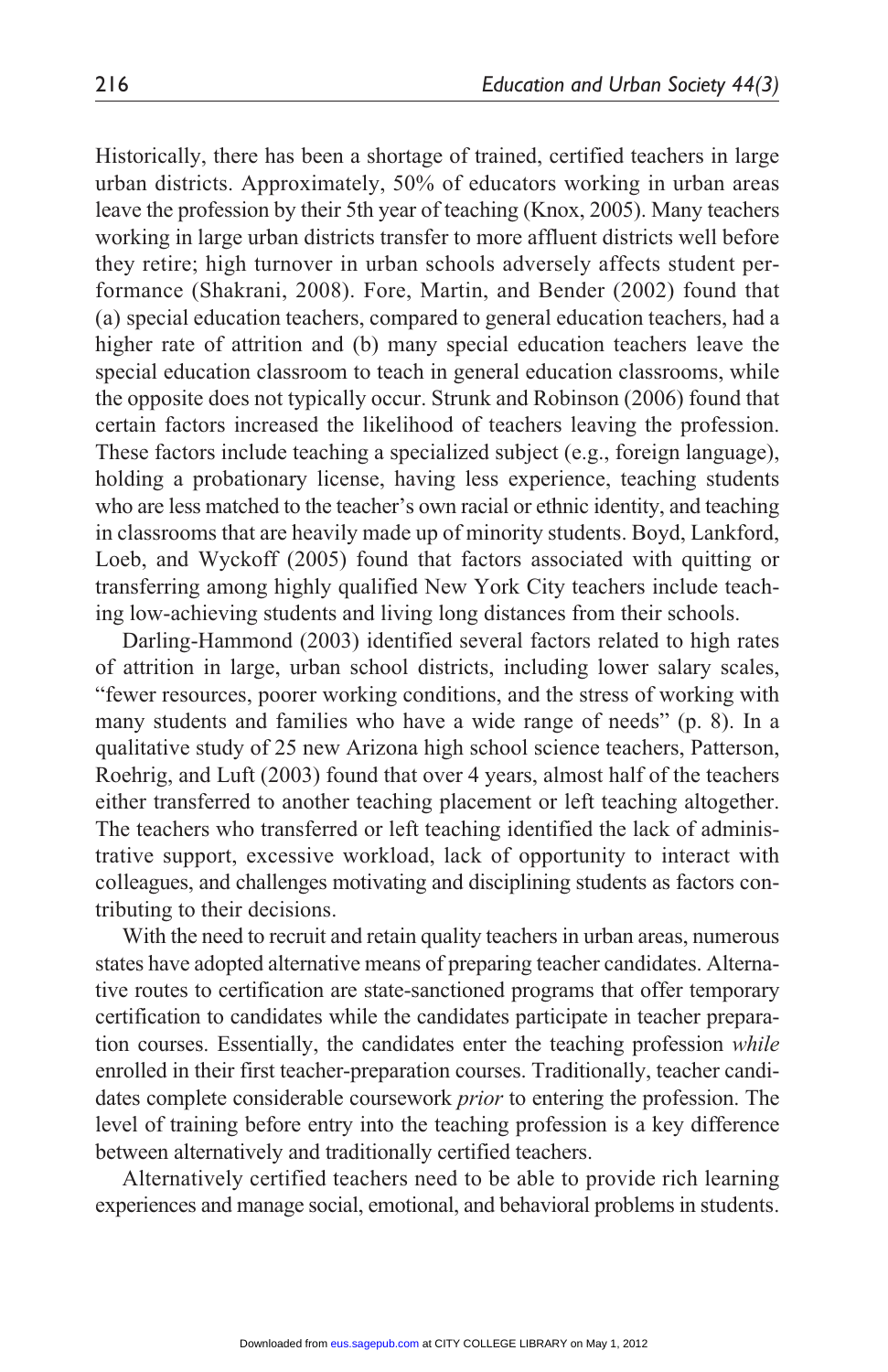Current thinking suggests that it is not enough to educate teacher candidates on how to best deliver instruction in the classroom or have them practice the delivery of an academic curriculum to fit the needs of diverse learners (MacIver & Vaughn, 2007). It is also important to pay attention to the unique difficulties that alternatively certified teachers face, especially during their first years of teaching. Identifying these difficulties should provide feedback to professors in alternative-certification programs and school administrators regarding how to design better training for teacher candidates. Knowledge of the principal stressors and difficulties that alternatively certified teachers experience is also necessary for building better support systems for these teachers.

In the following sections, we provide a short history of alternative certification, contrast alternative certification to traditional certification, briefly review literature on the stressors and difficulties affecting teachers in general, and propose a hypothesis bearing on stressors/difficulties differentially affecting alternatively and traditionally certified teachers.

## **Alternative Certification**

*Historical framework*. Alternative certification programs began in the early 1980s in New Jersey, followed by Texas, with approximately 250 certification candidates (Stafford & Shaughnessy, 2006). According to the National Center for Education Information, in 2005, 48 states and the District of Columbia certified a sizable fraction of new teachers through alternative routes (Feistritzer, 2006). Although the estimates differ by their sources, the National Center for Alternative Certification (2007) estimates that about 59,000 candidates were offered teaching certificates in the 2005-2006 school year and the National Center for Education Information (Feistritzer, 2006) puts the estimate at 50,000. In total, it has been reported that approximately 200,000 teachers have been certified through alternative programs since 1985 (Feistritzer & Chester, 2003). About 40% of new hires in New Jersey and about one third of new hires in Texas and California entered the profession via the alternative-certification route (Feistritzer, 2006). As of 2006, there were 485 alternative teacher preparation programs in the United States (Honawar, 2007). The number of programs that prepare teachers via alternative routes has the potential to increase dramatically if new plans developed by the states meet criteria consistent with the requirements of the *No Child Left Behind Act* (Honawar, 2007). Since it is only recently that there are great numbers of alternatively certified teachers, their stresses and difficulties have not been extensively studied.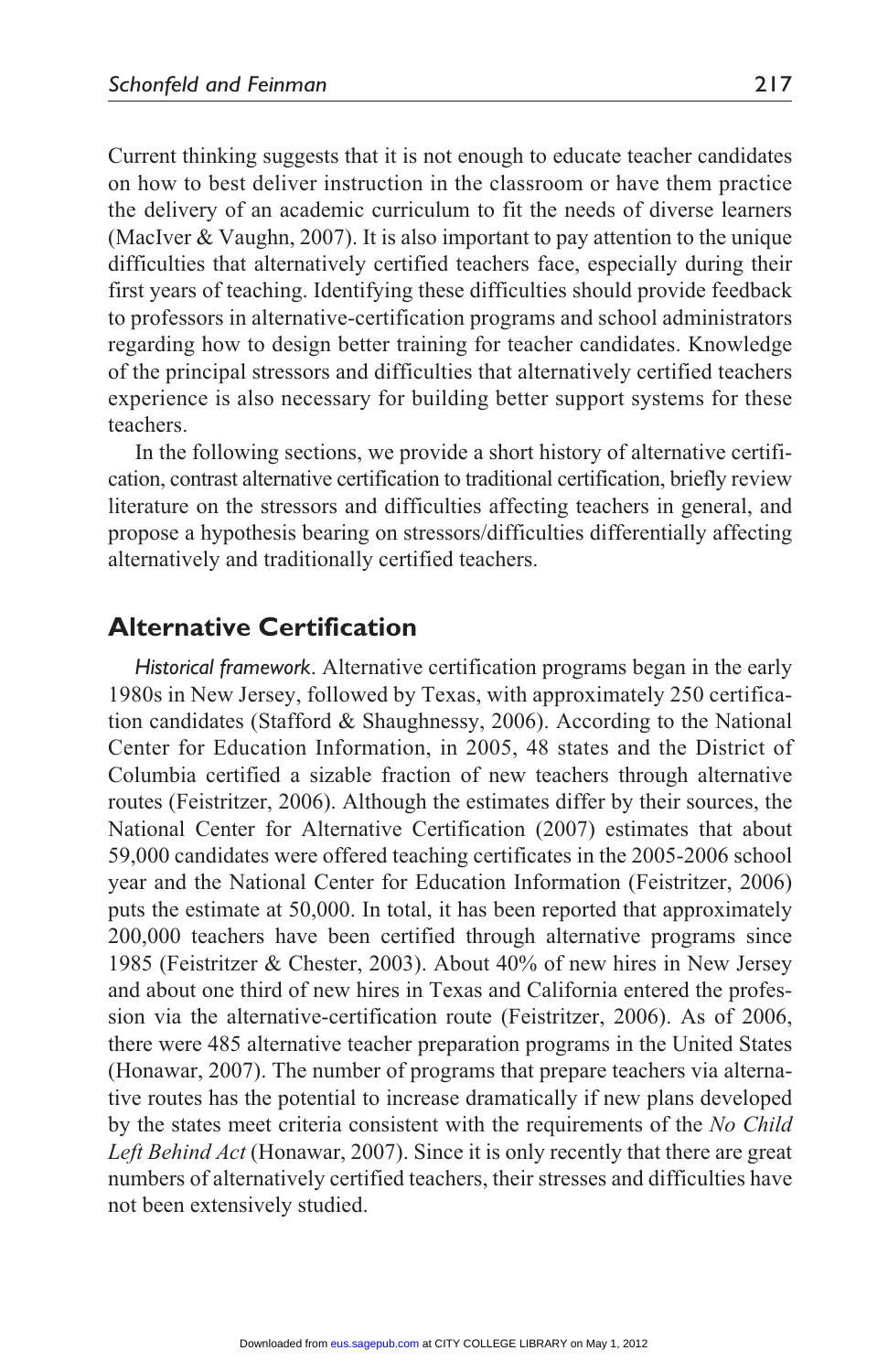*Traditionally vs. alternatively certified teachers*. Research comparing traditionally and alternatively certified teachers in terms of preparation, effectiveness, and retention has been inconclusive. According to Tissington and Grow (2007), research on the quality of traditional and alternative-certification teacher-preparation programs has been mixed. In one of the earliest studies, Boser, Wiley, and Pettibone (1986) compared representative samples of alternatively certified and traditionally trained Tennessee teachers. Boser et al. found that because of their older age, alternatively certified teachers possessed more general knowledge and that their professional preparation compared favorably, in the view of administrators, to the preparation of their traditionally trained colleagues. Stoddart and Flodden (1995), however, found no clear evidence to indicate that alternatively certified teachers show greater pedagogical skill than traditionally trained teachers. Miller, McKenna, and McKenna (1998) also found no significant differences in the quality of the elementary school pedagogy in traditionally trained and alternatively certified elementary school teachers. By contrast, Decker, Mayer, and Glazerman (2004) found that an important, and elite, subgroup of alternatively certified teachers, Teach For America candidates, compared to traditionally trained peers, displayed higher levels of pedagogical competence, especially in mathematics. Flores, Desjean-Perrotta, and Steinmetz (2004), on the other hand, found that compared to alternatively certified teachers, traditionally certified teachers showed greater confidence in their teaching ability.

Research on comparative retention rates has also been inconclusive. Suell and Piotrowski's (2007) review of research comparing retention among traditionally trained and alternatively certified teachers shows conflicting results. Harris, Camp, and Adkison (2003), in a large study of more than 10,000 Texas teachers, found after 5 years higher retention rates in alternatively certified teachers. In a small study comparing alternatively and traditionally certified Georgia teachers, Gerson (2002) found no differences in attrition over their first 2 years on the job.

## **Teachers and Stress**

High levels of occupational stress undermine new teachers' motivation to remain in the profession (Miller, Brownell, & Smith, 1999; Schonfeld, 2001; Steggerda, 2003; Younghusband, 2008). Borg, Riding, and Falzon (1991), in a study of 710 Maltese teachers, found that about one third reported that their job was very or extremely stressful. The top four sources of stress were student misbehavior, time and resource obstacles, lack of professional recognition, and inadequate professional relationships. The Borg et al. study and numerous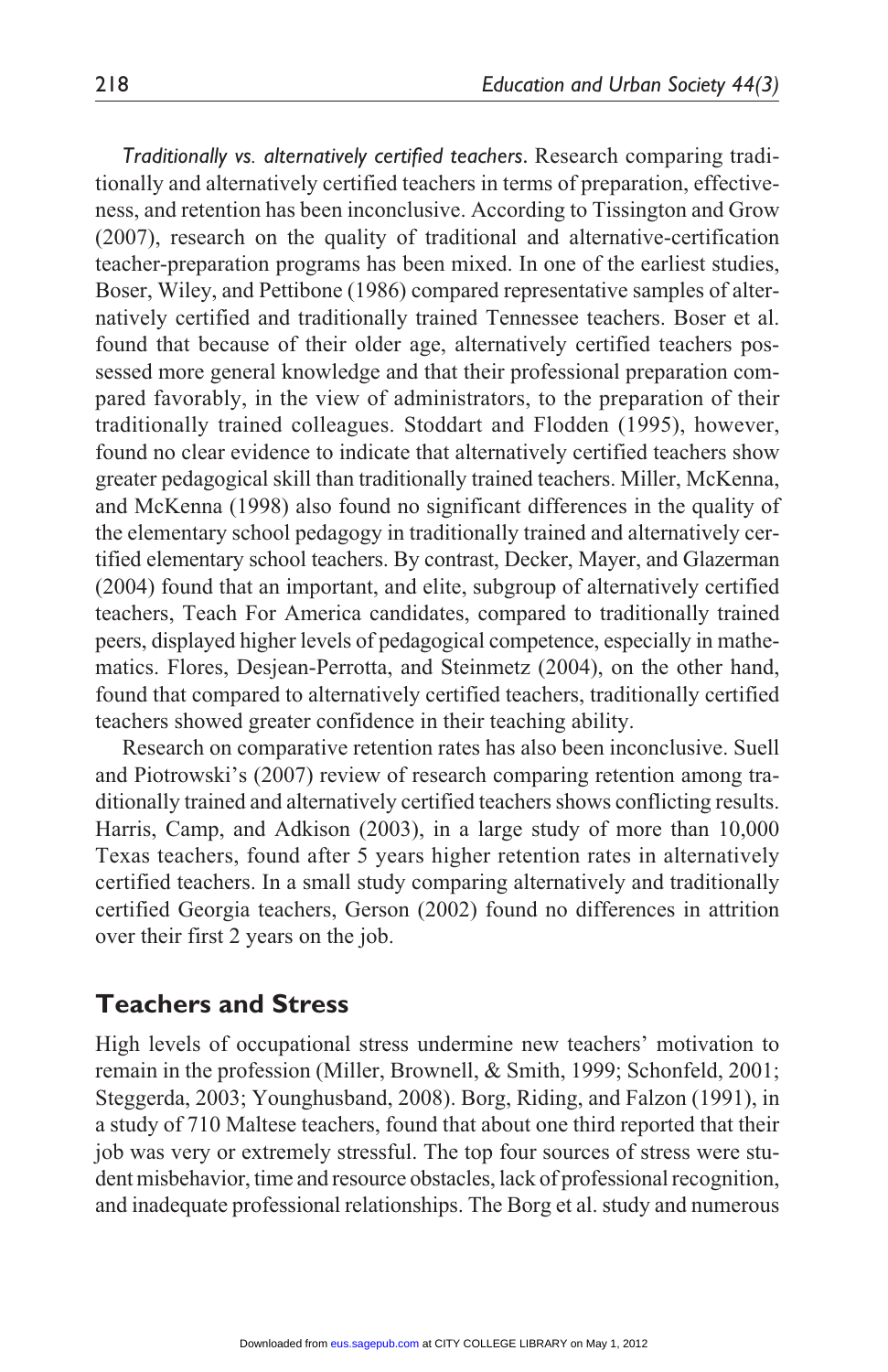other studies (Brenner, Sörbom, & Wallius, 1985; Schmitz, 2000; Taris, Peeters, Le Blanc, Schreurs, & Schaufeli, 2001; Travers & Cooper, 1994) underline the demoralizing impact of the working conditions of many teachers. Brownell, Smith, McNellis, and Miller (1997), in a 2-year study of approximately 1,500 special education teachers, found that the educators who transferred to general education or left the teaching profession altogether self-identified as having higher levels of stress as compared to colleagues who remained in the classroom. The job-leavers identified poor working environments, lack of administrative support, poor teacher preparation, and low salaries as factors influencing both stress and attrition. Ilmer, Nahan, Elliott, Colombo, and Snyder (2005) interviewed 178 1st-year, alternatively certified teachers and found that many "expressed genuine disappointment and frustration with the lack of support they received from principals" and "a lack of support (from the schools) for working with parents" (p. 12). Schonfeld (2001), in a study of 184 1st-year female teachers, found that high rates of episodic stressors (e.g., student challenges, fighting, etc.) during the fall term were related to psychological distress, reduced job satisfaction, and lowered motivation to continue in the profession during the spring term, controlling for a host of confounding variables measured just prior to the teachers obtaining their first teaching jobs; the confounding variables included preemployment assessments of distress, anticipated job satisfaction, and motivation to continue in the profession.

A modified version of an "event proneness" model (Dohrenwend & Dohrenwend, 1981) is relevant to comparisons between alternatively and traditionally certified teachers. In teaching, an event proneness model could help explain some of the differences in the work experiences of the two groups (see Schonfeld, 1990; Schonfeld & Ruan, 1991). Although an event proneness model has been used in the context of research on the association between preexisting distress and later classroom difficulties (e.g., high levels student disruption; Schonfeld & Ruan, 1991), the theoretical model applies equally to the relation of the extensiveness of a teacher's training to the frequency of classroom management problems. Because alternatively certified teachers, in comparison to their traditionally certified colleagues, begin their careers with many fewer university-level teacher-training courses, it may be expected that the less extensively trained alternatively certified teachers will encounter more classroom difficulties.

The two groups of teachers may differ in a number of other ways that could help explain the rates at which they encounter problems. Negative affectivity (Brief, Burke, George, Robinson, & Webster, 1988; Schonfeld, 1996; Watson & Clark, 1984), a dimension of personality thought to be related to the experience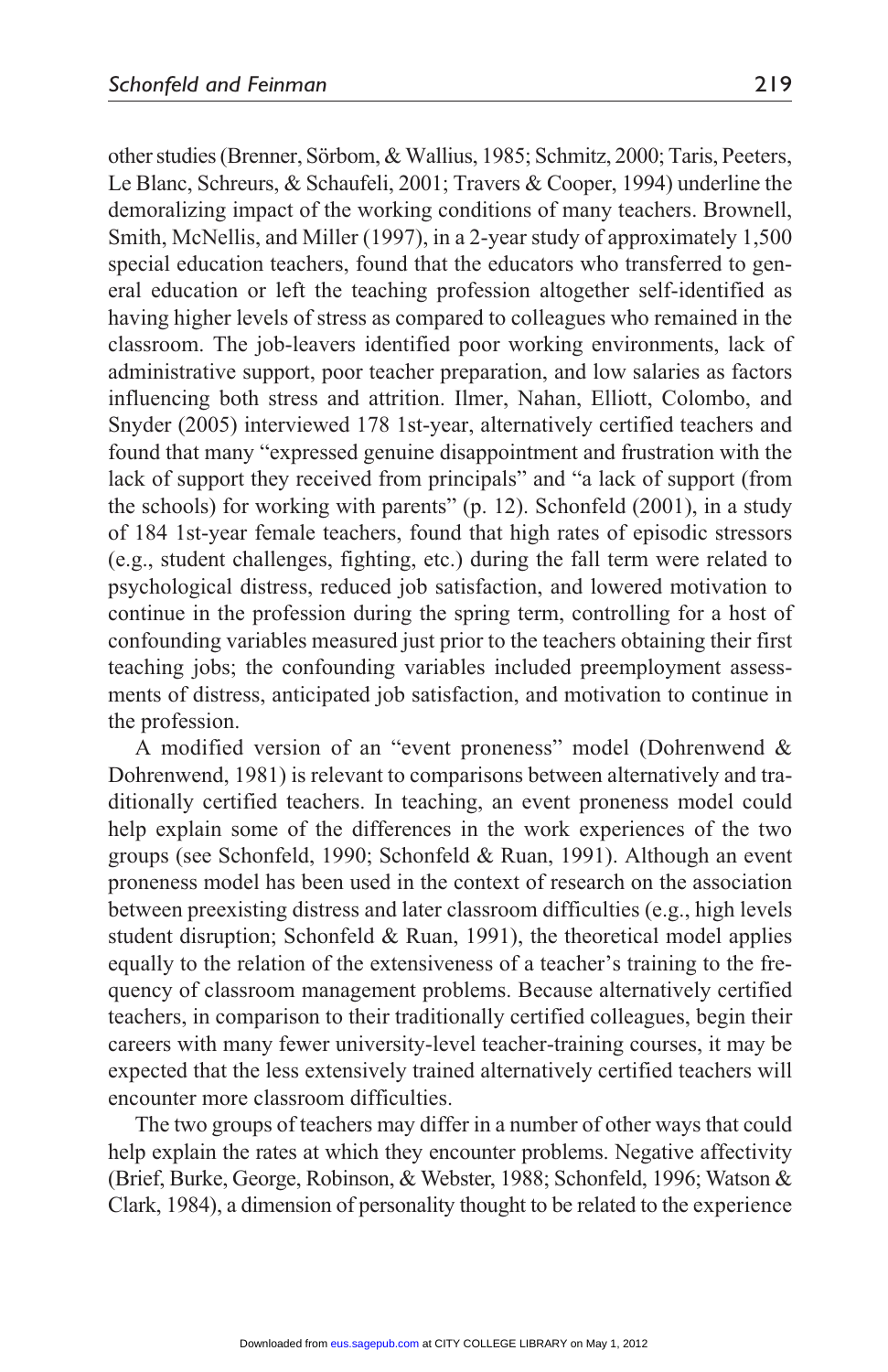of stress, is another factor on which the two groups of teachers may differ. Teachers in classes with older students are at greater risk of management problems because of older students' larger size (Smith & Smith, 2006). Younghusband (2008) gave numerous examples of physically mature students disrupting classes or threatening teachers. Alternatively certified teachers are more likely to work in high-need schools (Boyd, Grossman, Lankford, Loeb, Michelli, & Wyckoff, 2008) with large numbers of students who are at risk for behavior problems. In analyses described later, we assess for grouprelated differences in personality, grade, years taught, and type of school (whether state school officials deemed the school low-performing). Using variables in which the two groups of teachers differ, we attempt to account for divergences in rates of management and other problems (e.g., violence) in the alternatively and traditionally certified teachers.

The purpose of the present study is to estimate the frequencies with which alternatively certified teachers and their traditionally certified colleagues encounter job-related difficulties. Although we examine a variety of difficulties new teachers encounter, the event proneness model would specifically anticipate that new teachers who did not obtain undergraduate training in pedagogy prior to entering the classroom, that is, alternatively certified teachers, would encounter more classroom management problems in comparison to traditionally certified teachers, who have considerably more pedagogical training *before* entering the classroom.

## **Method**

#### *Preliminary Qualitative, Item-Development Study*

Because qualitative research has often provided a foundation for the development of research instruments (Schonfeld & Farrell, 2010; Schonfeld & Mazzola, IN PRESS), a preliminary qualitative study was conducted for the purpose of identifying the content of the items to be employed in the Teacher Daily Diary used in the principal study. To this purpose, the first author created a critical incident (CI; Flanagan, 1954) interview based on one developed by O'Driscoll and Cooper (1995) to identify work-related CIs and the ways workers cope with those incidents. The CI interview was tailored to teachers. CIs are "stressful transactions" in terms of antecedents, context, responses provoked, and consequences (O'Driscoll & Cooper, 1995). The interview elicits descriptions of stressful incidents the teachers encountered and the ways in which they attempted to manage each stressful situation regardless of the degree of success in resolving the incident. A total of 74 New York City area teachers (42 women) whose experience ranged from just a few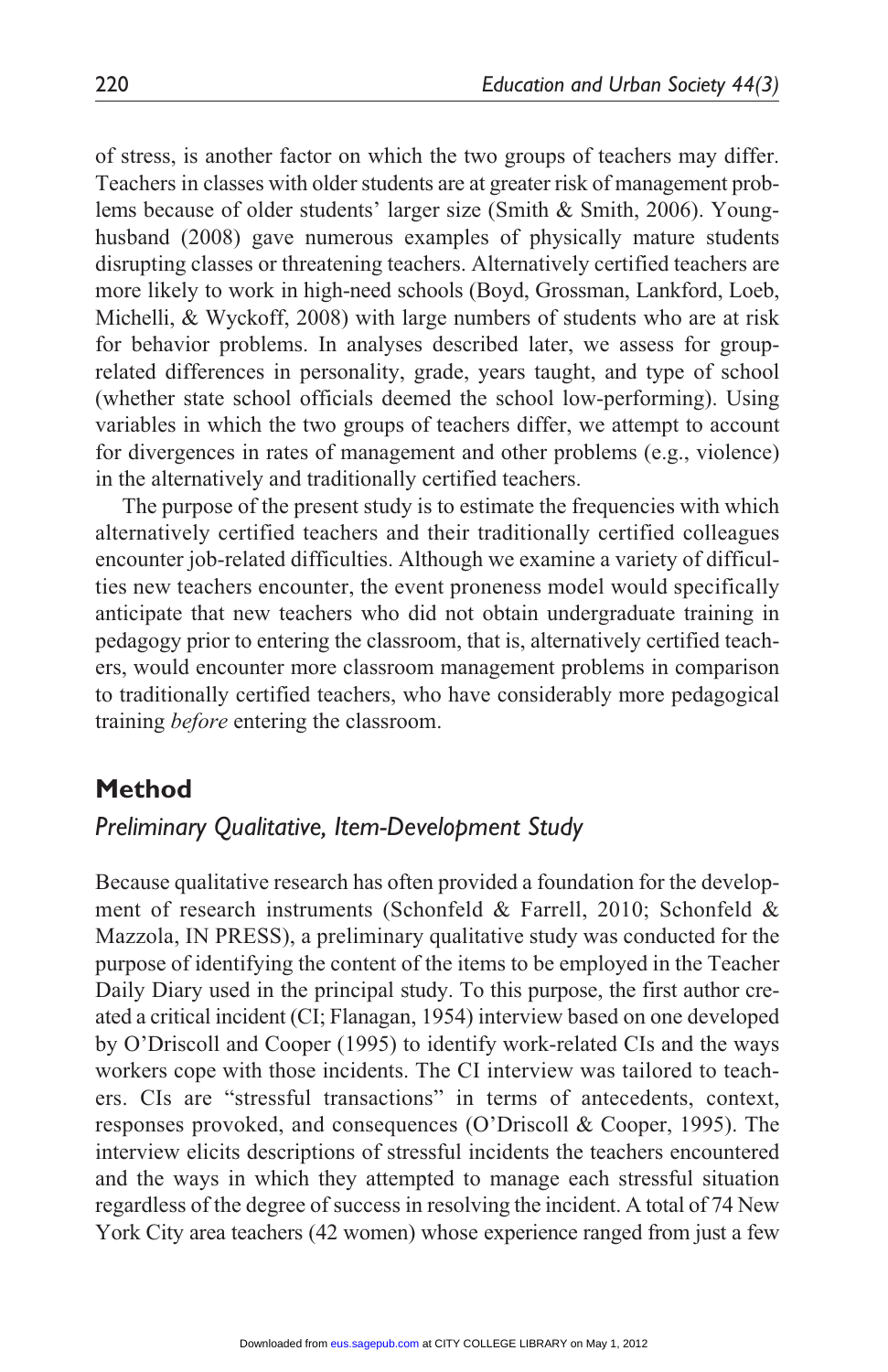months to a veteran with more than 20 years in the profession (mean  $=$  5 years) were recruited (6.8% taught in kindergarten or pre-K; 33.8% in elementary school; 33.8% in junior high school or middle school; 25.7% in high school). The interviews were transcribed.

Next a provisional set of categories was created. The purpose of the categories was to characterize both the CIs the teachers experienced and the ways the teachers managed the CIs. Two readers independently read and classified the CIs in the first 20 transcripts. The readers studied their points of agreement and disagreement, then slightly adjusted the categorical scheme. Next, the readers independently read the remaining 54 transcripts and categorized teachers' responses, using the revised set of categories. Reasonably good levels of reliability were obtained for both the CIs (median kappa = .82, range:  $.61-1.00$  and coping responses (median kappa =  $.74$ , range:  $.60-.81$ ). Thus the fruit of the preliminary, CI interview study was an inventory of reliably identifiable episodically occurring difficulties and stressors teachers commonly experience. The categories of stressors that emerged provided a foundation for the Teacher Daily Diary described below.

#### *Principal Study*

*Sample*. The principal investigator recruited, on a rolling basis, a total of 257 beginning New York City public school teachers between 2003 and 2006. Almost 70% were New York City (NYC) Teaching Fellows, a group of "talented individuals who have excelled in their previous endeavors and are dedicated to raising student achievement in high-need communities" (NYC Teaching Fellows, 2007). The Teaching Fellows program, NYC's alternative certification program, was developed by the NYC Board of Education (now Department of Education) in 2000 to help overcome teacher shortages by recruiting well-educated and talented individuals. Entrance requirements into the New York City Teaching Fellows program include a minimum baccalaureate grade point average of 3.0 ("B"), a sample lesson, discussion of current educational issues, responses to classroom issues, and a one-on-one interview (Humphrey & Wechsler, 2007). The other 30% of the teachers recruited for the study were traditionally certified. Although the proportions of alternatively and traditionally certified teachers were sharply different, they reflected the composition of the particular graduate programs at the time data were collected. The group of 76 traditionally certified teachers, although smaller than the sample of alternatively certified teachers, was large considering that the median sample size for diary research has been under 50 (Schonfeld, 2008).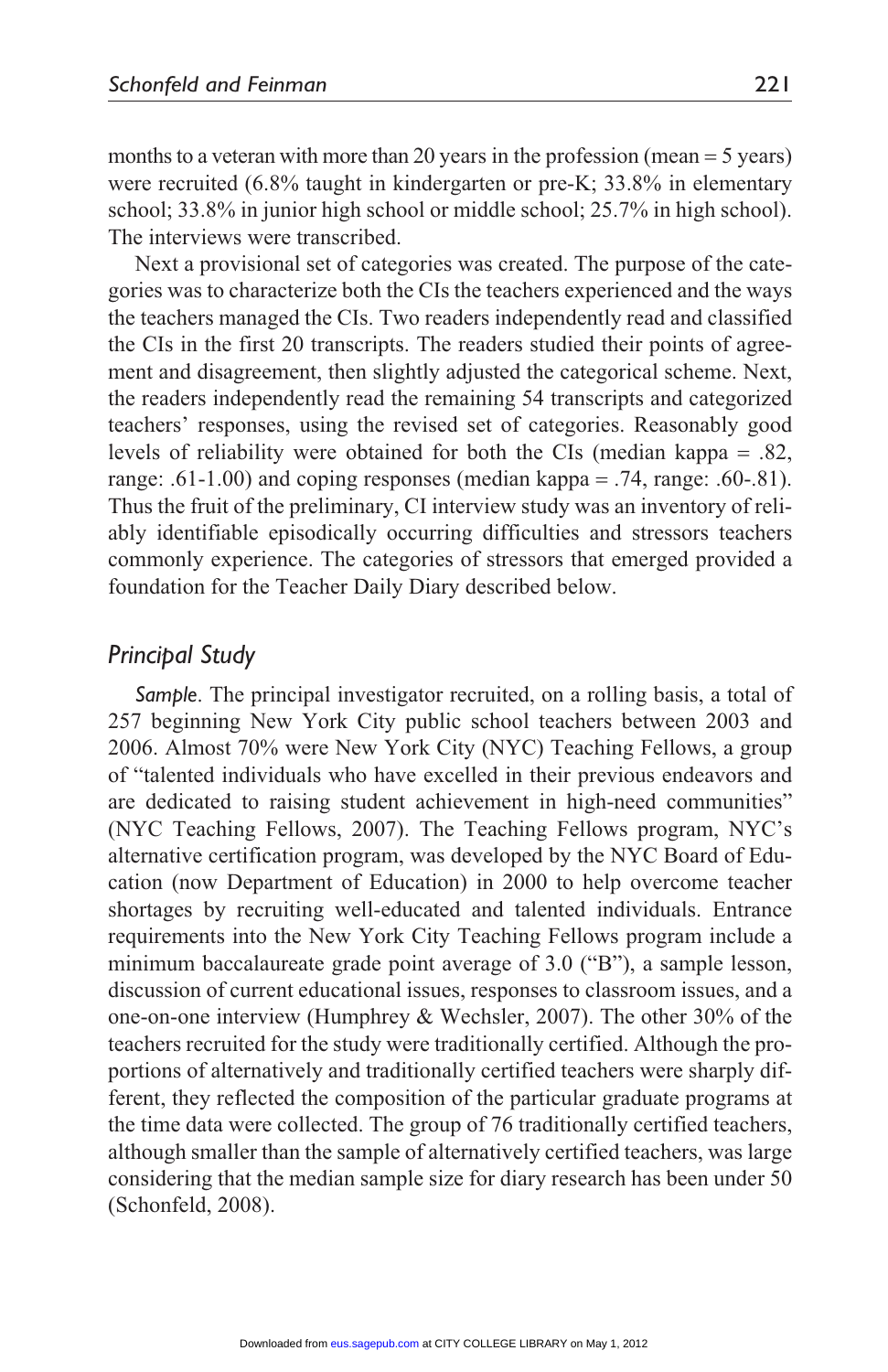All the teachers were enrolled in master's level, graduate teacher-education classes. Traditionally certified teachers and NYC Teaching Fellows must earn a master's degree within 5 years of entry into the teaching profession, as per the requirements of the New York State Education Department. A key difference between the alternatively certified Teaching Fellows and traditionally certified teachers is that traditionally certified teachers typically have New York State *initial certification* based on undergraduate teacher-education coursework completed before entering the classroom. The alternatively certified teachers typically do *not* have undergraduate teacher-education coursework and must complete initial certification coursework, at the master's degree level, while teaching with a New York State *transitional certificate* (Office of Teacher Initiatives, New York State Education Department, 2010), a certificate not needed by traditionally certified teachers.

The master's level classes in which the teachers were enrolled were conducted at a college with a long history of training NYC public school teachers and, more recently, a contract to train Teaching Fellows. The first author obtained the permission of each course instructor to visit his or her class (the classes were devoted to elementary, middle school, and high school pedagogy and content) and asked the teachers in attendance to volunteer for the Diary study. The volunteering teachers were given a letter of informed consent that was approved by the institution's human subjects committee. Teachers were told in writing and orally that participation was voluntary and that they could drop out of the study whenever they wished. They were also told that their privacy would be protected and that the study would last 2 weeks, a relatively long period of time in diary research (Schonfeld, 2008).

Of the 257 teachers who volunteered, 5 participated on one occasion and then dropped out. One of the 5 left the study because of illness. One had a computer malfunction that prevented her from completing the Teacher Daily Diary. Three others simply stopped completing the Diary. The analyses of the teachers in the sample were limited to the 252 who participated on at least two occasions.

Table 1 summarizes the social demographic characteristics of the teacher participants. The sample was predominantly female and about 60% White. The average teacher was in his or her early 30s. More than half the teachers were single. About one fifth of the teachers were parents.

Table 2 summarizes the job characteristics of the teachers. The table indicates that a little more than one quarter of the teachers taught in Schools Under Registration Review (SURR), schools identified by the New York State Education Department as low-performing, having failed to attain specified performance targets (University of the State of New York, State Education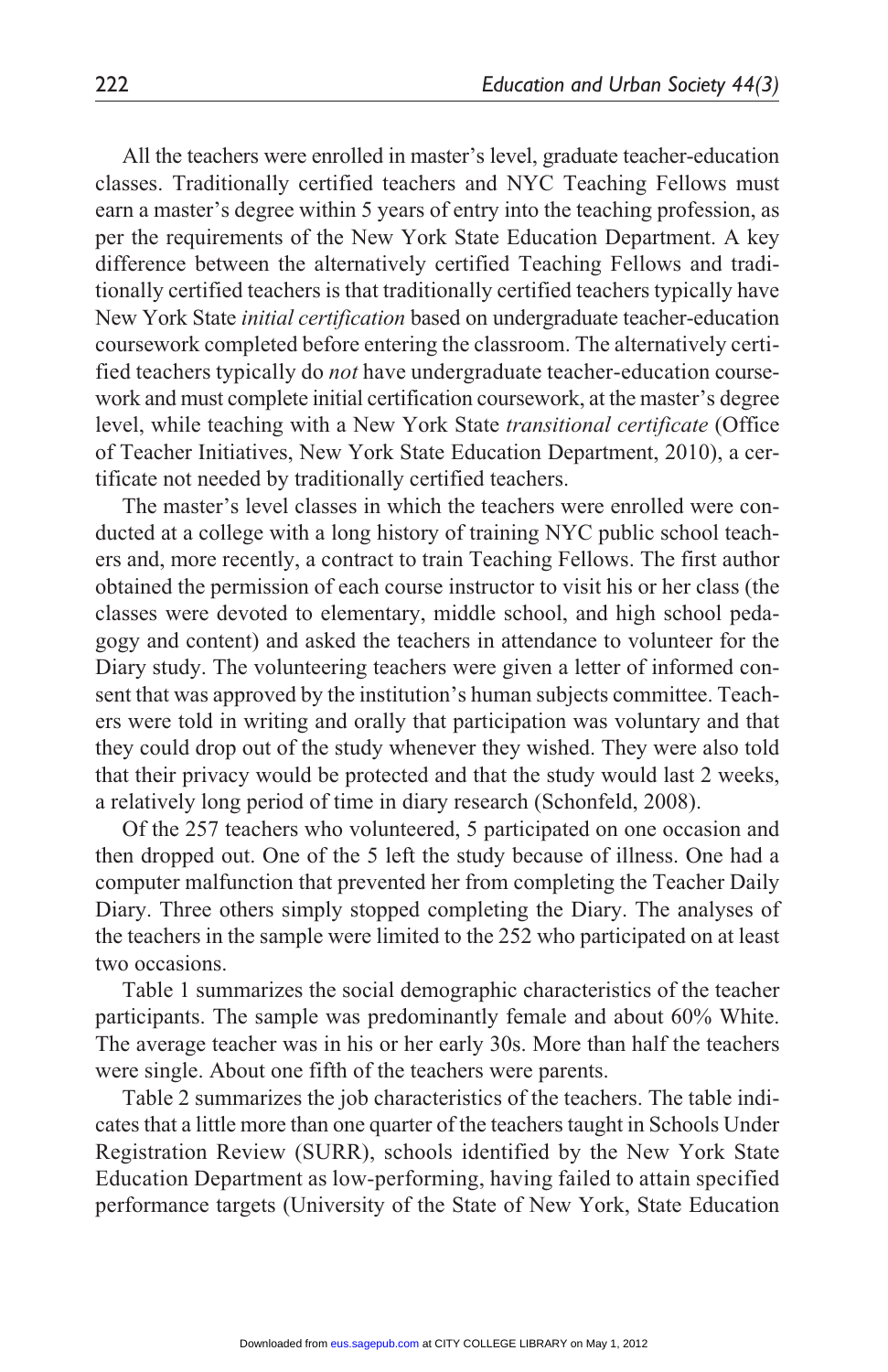| Social demographic characteristic | n (%) unless otherwise specified |
|-----------------------------------|----------------------------------|
| Gender                            |                                  |
| Women                             | 165(65.9%)                       |
| Men                               | 87 (34.5%)                       |
| Age                               | $M = 31.5$ (s = 9.2)             |
| Race/Ethnicity                    |                                  |
| White                             | 149 (59.1%)                      |
| <b>Black</b>                      | 39 (15.5%)                       |
| Hispanic                          | 41 (16.3%)                       |
| Asian                             | 15(6.0%)                         |
| Mixed                             | 2(0.8%)                          |
| Other                             | 6(2.4%)                          |
| Marital status                    |                                  |
| Married or domestic partners      | 94 (37.3%)                       |
| Never married                     | 141 (56.0%)                      |
| Divorced, separated, or widowed   | 17(6.7%)                         |
| Children at home                  | 54 (21.4%)                       |

**Table 1.** Social Demographic Characteristics of the Sample

#### **Table 2.** Job Characteristics of the Sample

| Job characteristic                          | n (%) unless otherwise<br>specified |
|---------------------------------------------|-------------------------------------|
| Job Status                                  |                                     |
| Alternatively certified teachers            | 176 (69.8%)                         |
| (NYC Teaching Fellows)                      |                                     |
| Traditionally certified teachers            | 76 (30.2%)                          |
| Taught in Schools Under Registration Review | 68 (27.0%)                          |
| (SURR)<br>Years taught                      | $M = 2.6$ (s = 3.3)                 |
| Grade level taught                          |                                     |
| Prekindergarten                             | 4(1.6%)                             |
| Kindergarten                                | 6(2.4%)                             |
| Elementary school                           | 69 (27.4%)                          |
| Junior high school                          | 75 (29.8%)                          |
| High school                                 | 98 (38.9%)                          |
| Special education status of students        |                                     |
| Students principally in special education   | 38 (15.1%)                          |
| Small of students in special education      | 132 (52.4%)                         |
| No special education students               | 82 (32.5%)                          |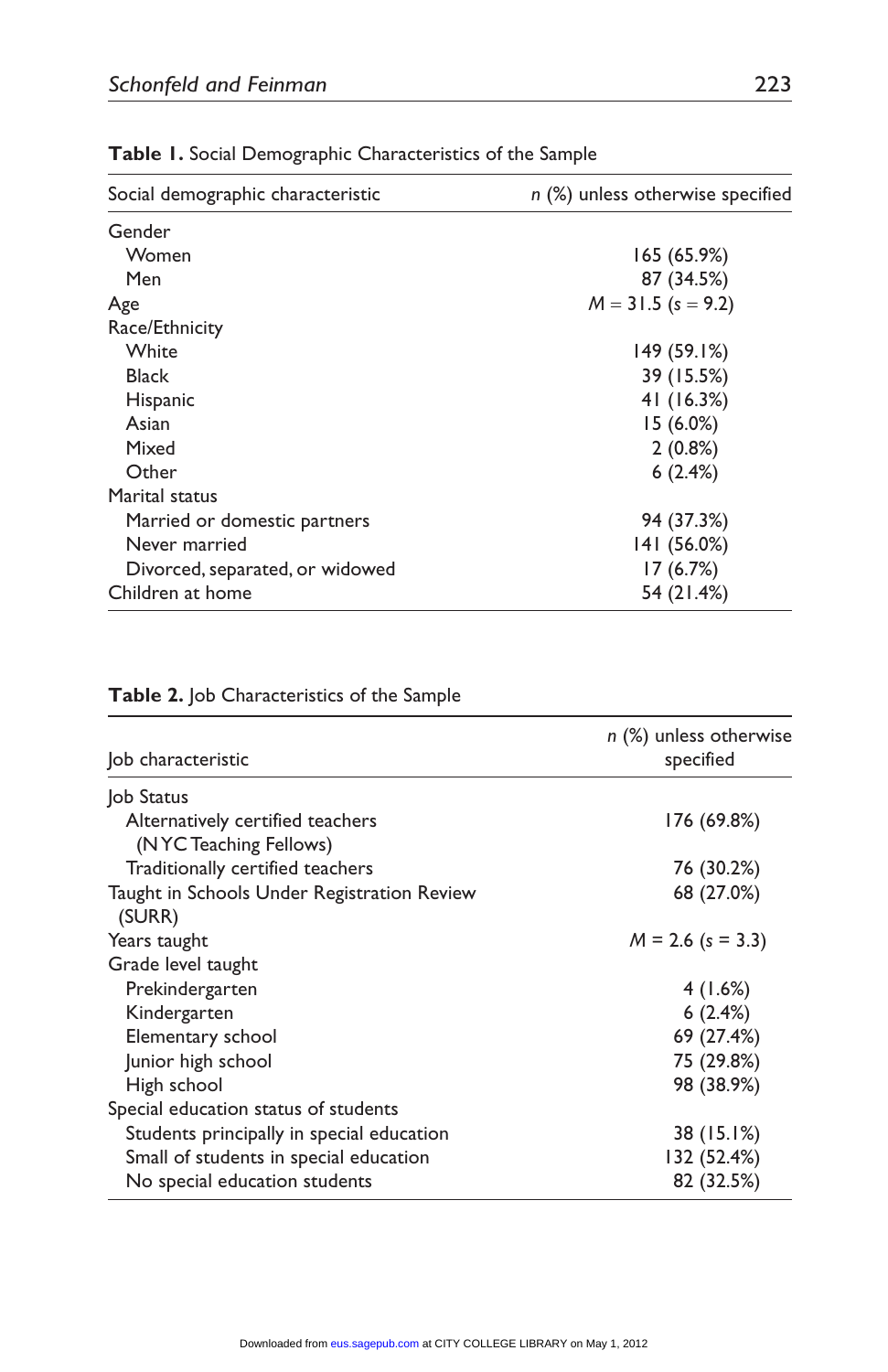Department, 2007). SURR schools also struggle with many problems including violence (Herszenhorn, 2007). The teachers taught an average of 2.6 years. About 15% of the teachers taught classes that principally comprised students with special education needs. A little more than half taught classes in which a small fraction of students was receiving special education services. More than 30% taught classes in which there were no students receiving special education services.

Because they were busy professionals who were working full-time and taking graduate courses in the evenings, few teachers could contribute data on 14 consecutive days. The mean number of days the teachers responded was  $10.42$  ( $s = 3.26$ ). Because some teachers did not keep track of the days they participated or because of a desire to make up for a missed day, a small number  $(n = 34)$  contributed data after the 2-week period elapsed, mainly for a single day. The greatest number of separate days for which teachers completed the Diary was 15 ( $n = 4$ ). No data were censored if the teacher participated for more than 14 days. Although the teachers were asked to complete the Teacher Daily Diary after the school day was over, on some occasions teachers completed the Diary on a break during the school day or early the next morning before the next school day began. A thorough review of every Diary—every Diary was time stamped—linked the Diary to the day to which it applied.

The data relevant to this article concerned work days. Alternatively certified Teaching Fellows participated a mean of 7.63 (*SD* = 2.26) work days and the traditionally certified teachers,  $7.20$  (*SD* = 2.44) work days. The difference was not statistically significant.

*Questionnaire*. Although data collection mainly took place online, the teachers completed one paper-and-pencil questionnaire prior to the introduction of the online Diary. The questionnaire comprised two parts. One part was used to collect social demographic (e.g., age, gender, etc.) and job information (e.g., grade taught). The second part consisted of the trait version of the Positive and Negative Affect Scales (PANAS; Watson, Clark, & Tellegen, 1988), two reliable and valid, 10-item measures of positive affectivity (PA) and negative affectivity (NA). Each item (e.g., distressed, strong) was rated on a scale from 1 (*very slightly or not at all*) to 5 (*extremely*). In the current sample the measures of NA (alpha = .83) and PA (alpha = .85) had satisfactory reliabilities.

*Teacher daily diary (TDD)*. Studies that have used diaries to document events occurring at work (e.g., Marco, Neale, Schwartz, Shiffman, & Stone, 1999) often electronically contact participating workers at a number of randomly selected moments during the work day to obtain assessments in real time.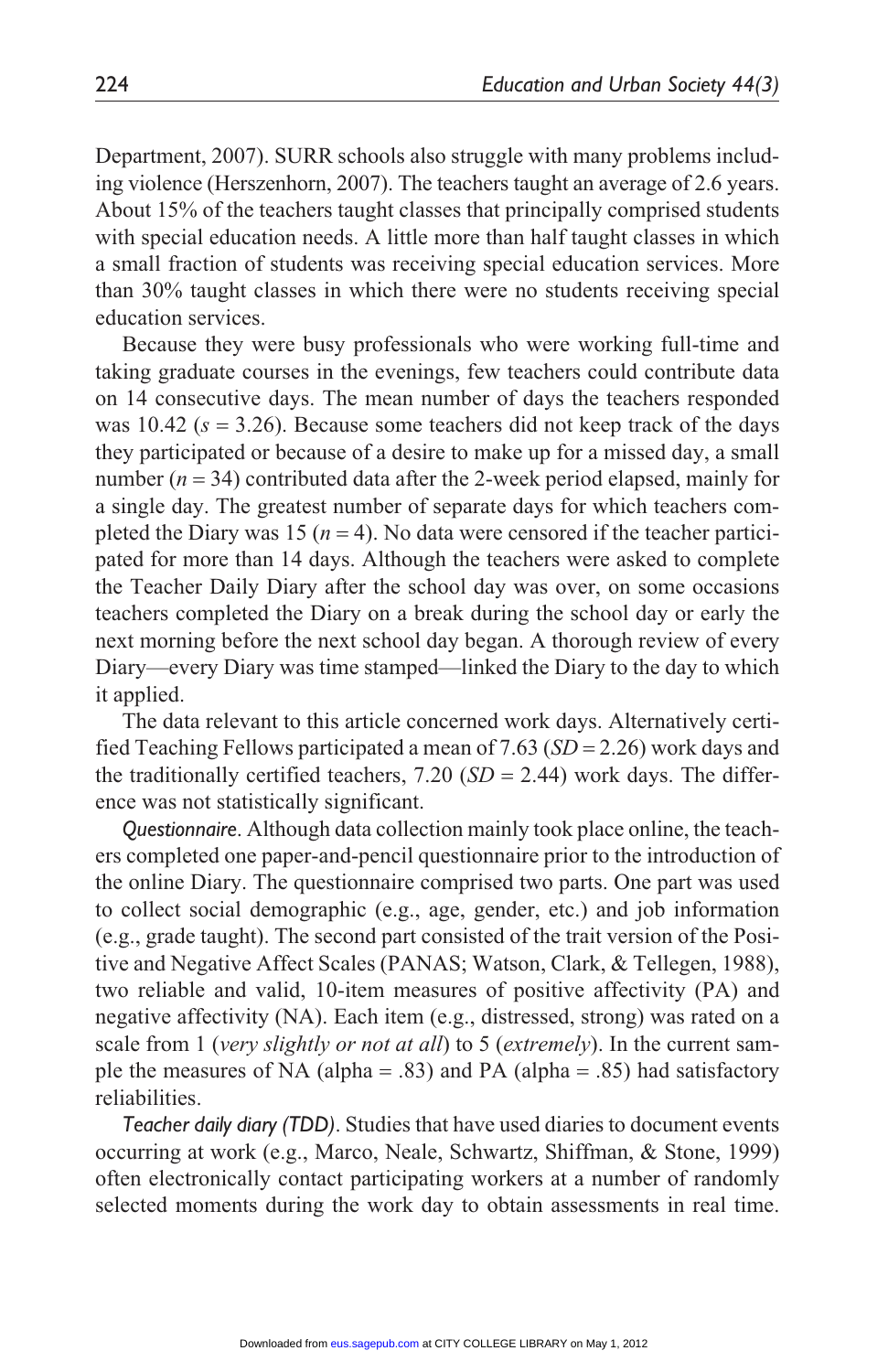| The order of the items in the Teacher Daily Diary                        | No. of items  |
|--------------------------------------------------------------------------|---------------|
| Part 1, answered any day (school days, weekends, holidays)               |               |
| Nine mood items                                                          |               |
| Positive-negative mood                                                   | 7             |
| Alert-tired                                                              | $\mathcal{P}$ |
| Additional mood items                                                    |               |
| Overall mood                                                             |               |
| Energy level                                                             |               |
| Job Satisfaction                                                         |               |
| Part 2, answered only on school days                                     |               |
| Problematic adults as stressors <sup>a</sup>                             | 7             |
| Coping with the one greatest stressor in category <sup>a</sup>           | 17            |
| Classroom management stressors                                           | 8             |
| Coping with the one greatest stressor in category <sup>a</sup>           | 32            |
| Violent stressors <sup>a</sup>                                           | 13            |
| Coping with the one greatest stressor in category <sup>a</sup>           | 33            |
| Student having difficulty learning what teacher is teaching <sup>b</sup> |               |
| Coping with the stressor <sup>a</sup>                                    | 17            |
| Excessive paperwork or administrative work <sup>b</sup>                  |               |
| Coping with the stressor <sup>a</sup>                                    | 14            |
| Teacher observed <sup>b</sup>                                            |               |
| Coping with the stressor <sup>a</sup>                                    | 16            |
| Wrongfully accused <sup>b</sup>                                          |               |
| Coping with the stressor <sup>a</sup>                                    | 30            |
| Student experiencing great emotional upset <sup>b</sup>                  |               |
| Coping with the stressor <sup>a</sup>                                    | 25            |

| Table 3. Structure of the Teacher Daily Diary |  |  |  |  |  |  |  |  |
|-----------------------------------------------|--|--|--|--|--|--|--|--|
|-----------------------------------------------|--|--|--|--|--|--|--|--|

a. Includes an "other" item in which the teacher writes in a stressor (or coping response). b. This stressor category was covered by an individual item.

Such methods could not be implemented in this study because of (a) coordination obstacles (the teachers worked in a great variety of schools) and (b) the likelihood that interruptions would occur in the middle of class. The teachers were therefore asked to complete the TDD online once per day after school. The entire Diary takes between 10 and 15 min to complete on the first work day it is used, and 5 min or less on subsequent work days.

*TDD, Part 1*. As indicated in Table 3, the TDD comprised two parts. The first part was to be completed every day whether a school day, the weekend, or a holiday, and principally comprised mood items (not relevant to this study) and a job satisfaction item.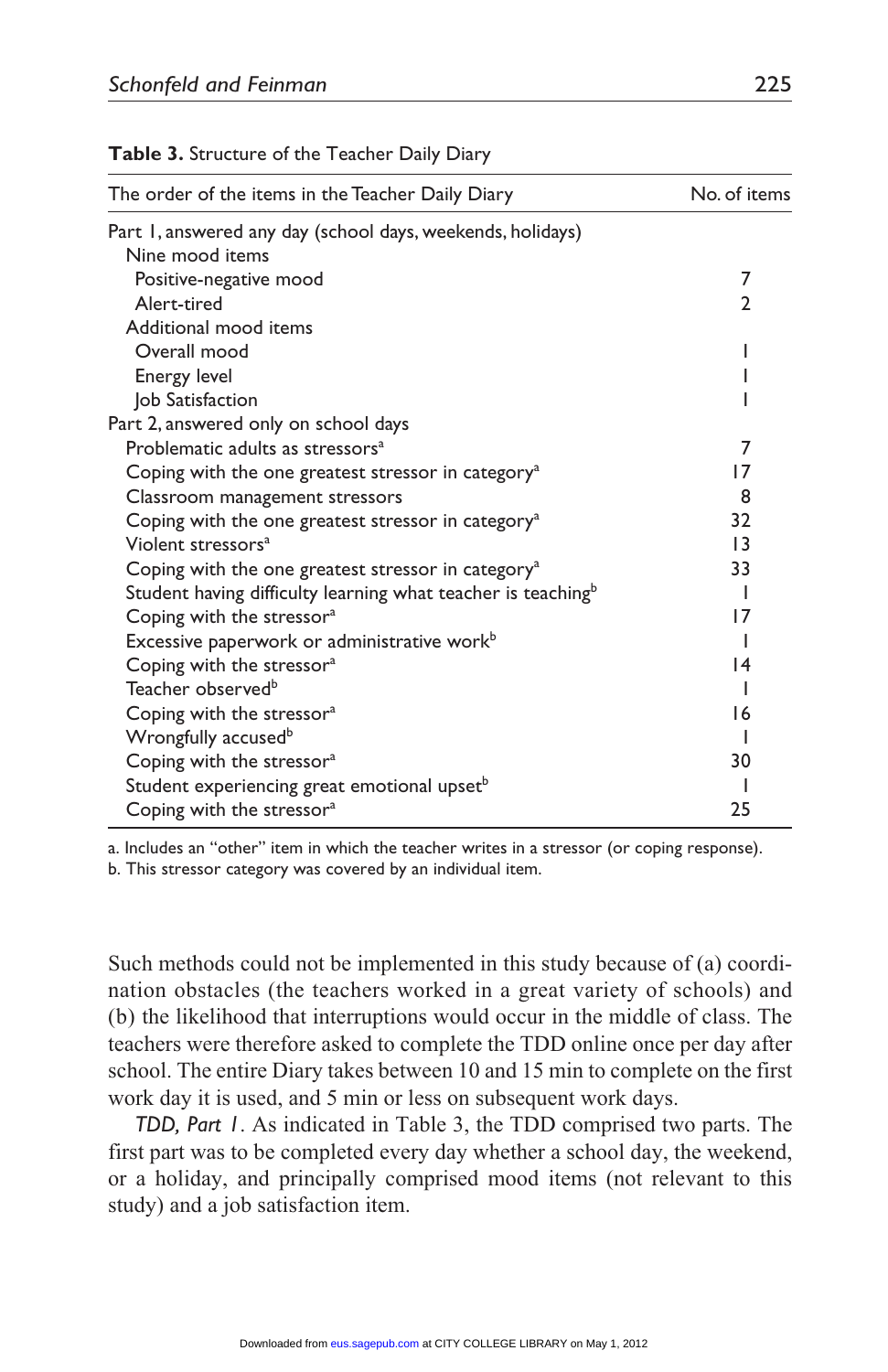The job satisfaction item was a variant of a commonly used item, "Overall, how satisfied are you today with your job? ANSWER EVEN IF YOU DID NOT TEACH TODAY . . . . Very dissatisfied (1), Dissatisfied (2), Neutral (3), Satisfied (4), Very satisfied (5)" (see Quinn & Staines, 1979; Schonfeld, 2001). There is good evidence, over many studies, to indicate that this single-item measure is reliable and valid (Wanous, Reichers, & Hudy, 1997).

*TDD, Part 2*. The second part of the TDD (see Table 3) was to be completed *only* on school days. The second part included three sets of items that covered stressors having a similar theme. The first set of stressors included adults (e.g., "Among the events you experienced today, did any of the following adults treat you in a HIGHLY unfair, HIGHLY unpleasant, or HIGHLY problematic manner?" Another teacher; An administrator; A student's caregiver; etc.). Another set of items included classroom management problems short of violence (e.g., "Today did you experience any of the MAJOR classroom management problems (serious misbehavior or serious disruption; not minor problems) described here? (Do NOT include violence, which is covered in item 26 below.)"; "Student[s] had nonviolent confrontation with you;" "Nonviolent student-ON-STUDENT confrontation"; "Student[s] disrupted your class"; etc.) The third set included violence-related incidents (e.g., a student physically harmed another student; a student threatened the teacher with violence; the teacher was physically harmed, etc.). The stressor items were neutrally worded, with no reference to how the teacher felt about the incident or its aftermath, which is consistent with the goal of minimizing confounding with preexisting psychological distress (see Kasl, 1987; Schonfeld, Rhee, & Xia, 1995). The three thematic sets of items (problematic adults, classroom management problems, and violence) also included space to allow teachers to volunteer observations.

The above pattern was largely repeated but for one-stressor themes. These single stressors included an encounter with a student who "GENUINELY had SERIOUS difficulty learning" what the teacher was teaching; a day with an excessive amount of paperwork or administrative work; a day in which a supervisor observed the teacher teach; "a student or adult WRONGLY" reporting the teacher for malfeasance; encountering "a student who showed GREAT emotional upset." The remaining items, which concerned certain dimensions of stressors and coping with stressors, are not relevant to this article.

*Data analyses*. The chi-square test of association, the Mantel-Haenszel extension of the chi-square test (Fleiss, 1981), and the *t* test for independent samples were employed to compare alternatively and traditionally certified teachers on demographic, school, and personality variables.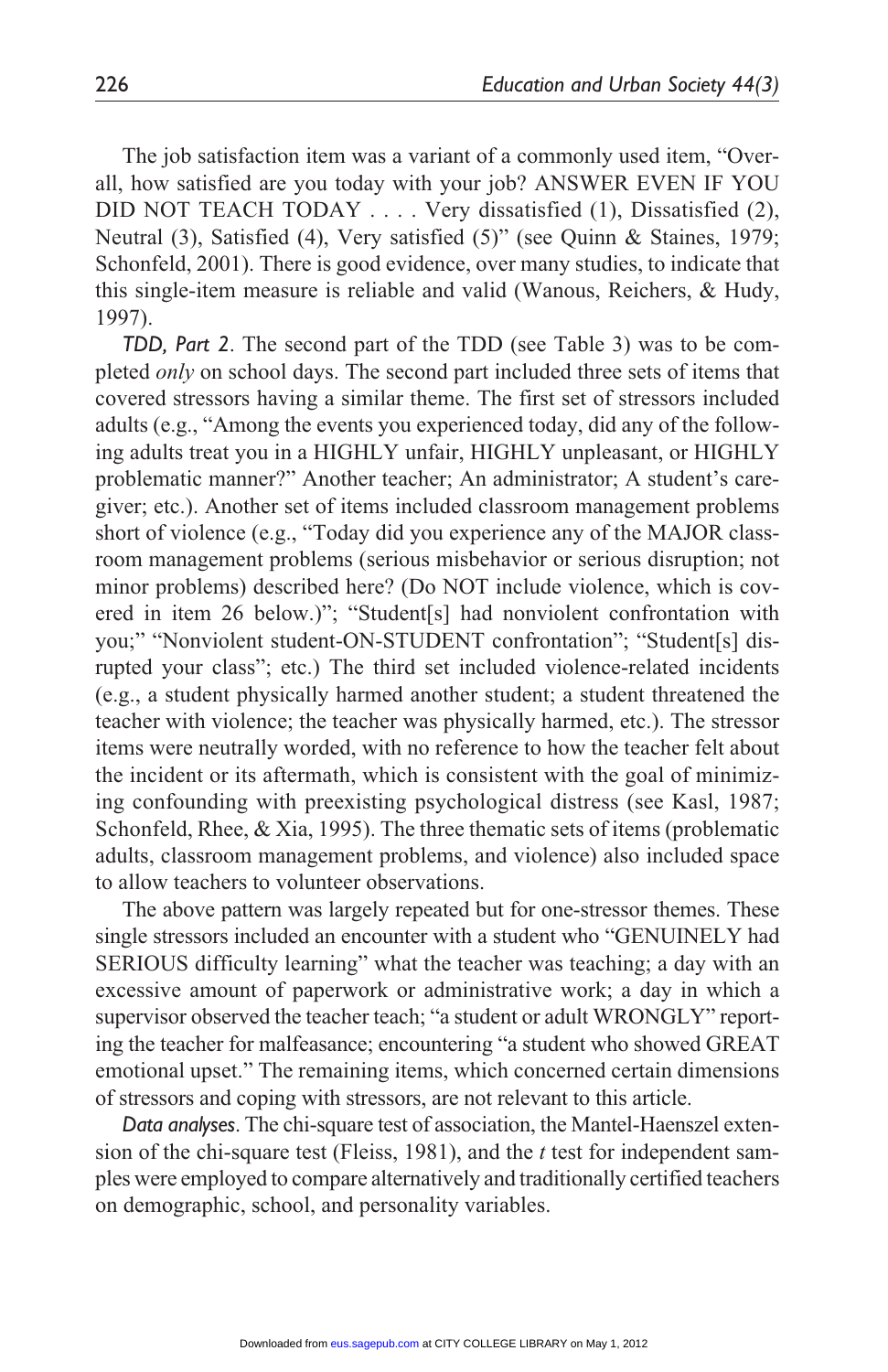Hierarchical linear modeling (HLM; Raudenbush & Bryck, 2001; Raudenbush, Bryck, Cheong, Congdon, & du Toit, 2004) procedures and Mantel-Haenszel tests were used to compare the alternatively and traditionally certified teachers on extent of exposure to stressors. At the individual item level, HLM was employed to compare the two groups of teachers on the daily occurrence of individual stressors, controlling for grade, a betweenpeople factor on which alternatively and traditionally certified teachers tended to differ. A stressor's occurrence on any day was coded 0-1 (absentpresent) and treated as a Bernoulli trial, and regressed on a dummy variable representing certification status and grade, which was represented by two 0-1 dummy variables representing elementary (including kindergarten and pre-K), junior high, and high school (results shown in Table 5). The Mantel-Haenszel test was employed in the same table, to compare the two groups of teachers, adjusted for grade, on having *ever* been exposed to any stressor at least once during the 2-week period. In addition, a test of the homogeneity or equality of proportions (Fleiss, 1981) across grade was also applied whenever the Mantel-Haenszel statistic was employed.

HLM analyses were employed to examine certification-related differences in job satisfaction (Table 6). In multivariate analyses (Table 7) daily counts of the number of problematic adults and the number of classroom management problems were treated as Poisson variables and were regressed on certification status. Because the count of the number of daily violencerelated incidents was skewed, that variable was treated as an absent-present Bernoulli trial and regressed on certification status. To understand why certification status could be linked to stressor exposure, potentially explanatory, between-person variables (race and sex of teacher, teaching in a SURR school, etc.) were entered into the HLM regression equations to account for differences in exposures.

## **Results**

*Profile of alternatively and traditionally certified teachers*. Table 4 presents results comparing the alternatively and traditionally certified teachers on demographic, school, and personality variables. The table indicates that compared to the alternatively certified teachers, the traditionally certified teachers were about 5 years older and taught 3 years longer. Fellows and traditionally certified teachers were about as likely to be female; the alternatively certified teachers, however, were significantly more likely to be White. Consistent with their older average age, traditionally certified teachers were significantly more likely to be married. No significant differences in NA and PA were detected.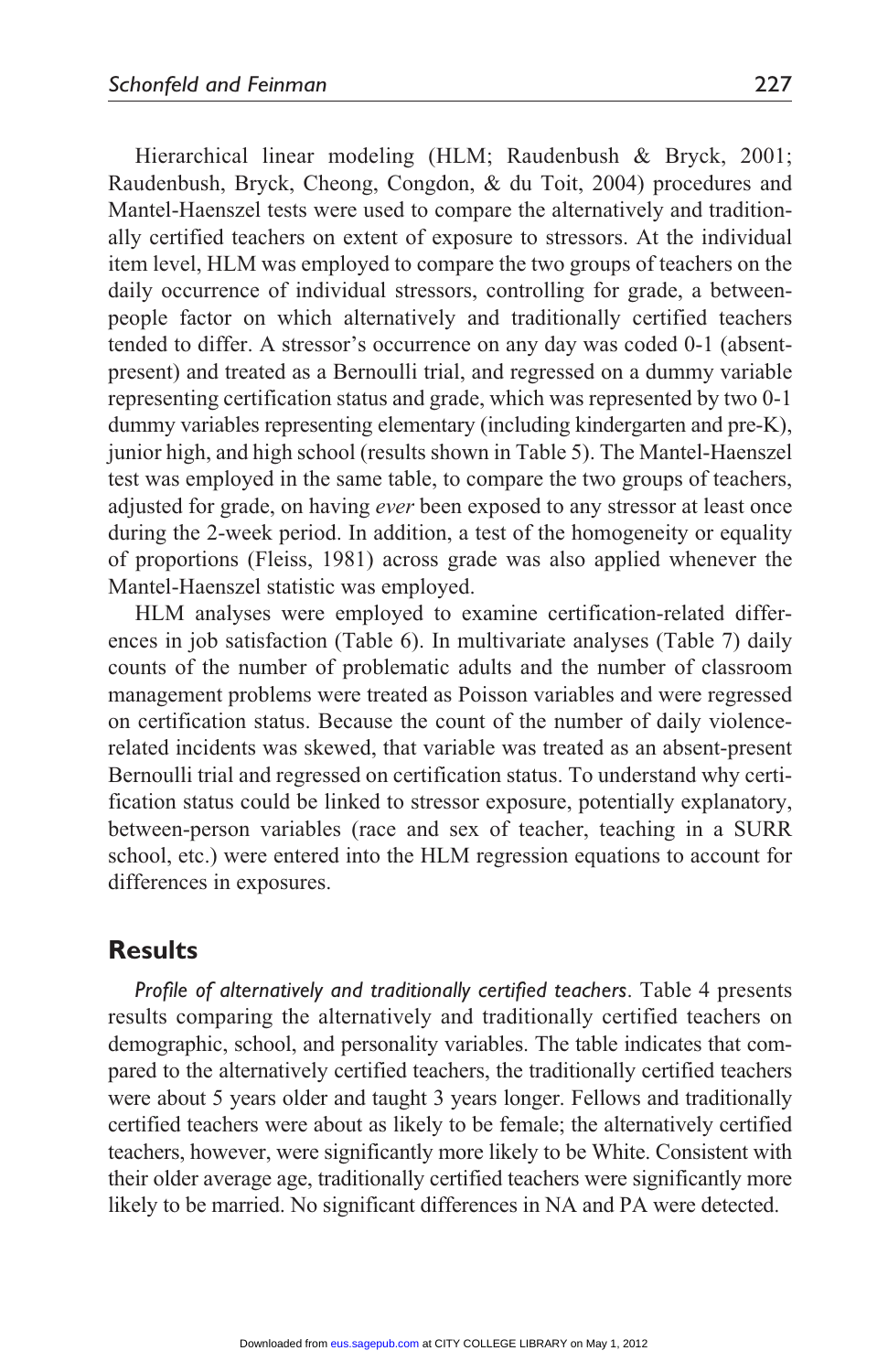|                                   | Alternatively certified<br>teachers ( $n = 176$ ) | Traditionally certified<br>teachers ( $n = 76$ ) | Þ    |
|-----------------------------------|---------------------------------------------------|--------------------------------------------------|------|
| Gender                            | %                                                 | %                                                |      |
| Male                              | 36.9                                              | 28.9                                             |      |
| Female                            | 63.1                                              | 71.1                                             | ns   |
| Race/ethnicity <sup>a</sup>       | %                                                 | %                                                |      |
| White                             | 66.5                                              | 42.1                                             |      |
| <b>Black</b>                      | 11.9                                              | 23.7                                             |      |
| Hispanic                          | 12.5                                              | 25.0                                             |      |
| Asian                             | 7.4                                               | 2.6                                              | .001 |
| Marital status                    | %                                                 | %                                                |      |
| Married                           | 29.5                                              | 55.3                                             |      |
| Not married                       | 70.5                                              | 44.7                                             | .001 |
| <b>NA</b>                         | 19.4(5.9)                                         | 18.4(5.7)                                        | ns   |
| PA                                | 36.2(5.8)                                         | 37.2(5.4)                                        | ns   |
| Grade                             | ℅                                                 | $\%$                                             |      |
| Elementary <sup>b</sup>           | 24.4                                              | 47.4                                             |      |
| <b>IHS</b>                        | 33.0                                              | 22.4                                             |      |
| <b>HS</b>                         | 42.6                                              | 30.3                                             | .001 |
| Special education                 | %                                                 | %                                                |      |
| Entire class                      | 14.8                                              | 15.8                                             |      |
| Small part of class               | 55.1                                              | 46.1                                             |      |
| No spec ed students               | 30.1                                              | 38.2                                             | ns   |
| Work in SURR <sup>c</sup> schools |                                                   |                                                  |      |
| No                                | 67.6%                                             | 85.5%                                            |      |
| Yes <sup>d</sup>                  | 32.4%                                             | 14.5%                                            | 0١.  |
| Continuous variables              | M(SD)                                             | M(SD)                                            |      |
| Age                               | 29.8 (8.6)                                        | 35.5(9.3)                                        | 100. |
| Years teaching <sup>e</sup>       | 1.7(2.2)                                          | 4.5(4.2)                                         | .001 |

**Table 4.** Comparison of Alternatively Certified (Fellows) and Traditionally Certified Teachers on Demographic, School, and Personality Variables

Note: Differences on the categorical variables were assessed with the chi-square statistic. Yates's correction was applied to all chi-square statistics used with fourfold tables. The *t* test was used to assess differences on the continuous variables.  $NA$  = negative affectivity;  $PA$  = positive affectivity;  $H =$  junior high school;  $HS =$  high school.

a. To conduct the comparisons, and avoid near-empty cells, groups were collapsed (White vs. Non-White and White + Asian vs. the rest). Either comparison was statistically significant at the .001 level of significance.

b. Includes kindergarten and prekindergarten.

c. School Under Registration Review (official New York State designation for a school that failed to meet a number of performance criteria).

d. Teachers were stratified by grade and the Mantel-Haenszel statistic applied. A test of homogeneity indicated that the proportion of alternatively and traditionally certified teachers taught in SURR schools did not significantly vary by grade level.

e. The *t* test conducted here did not assume equal variances.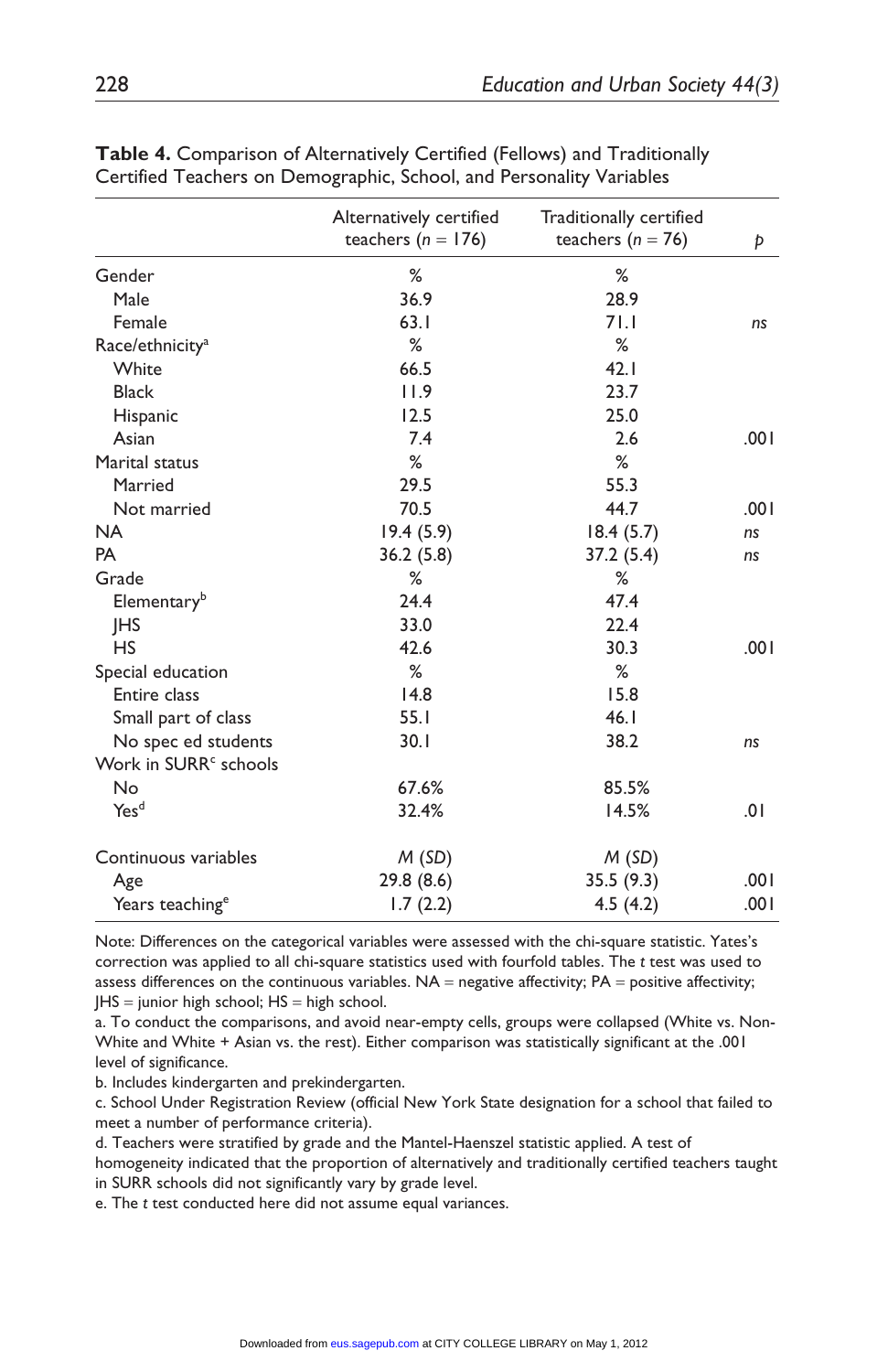| Stressor                                                                                                                                                                                                               | Alternatively<br>(Frequency <sup>c</sup> )<br>certified <sup>a</sup> % <sup>b</sup> | Traditionally<br>(Frequency <sup>c</sup> )<br>certified <sup>a</sup> % | Φ                   | Alternatively certified:<br>Experienced at least<br>once $% (n)$ | Traditionally certified:<br>Experienced at least<br>once $%$ $(n)$ | р                                           |
|------------------------------------------------------------------------------------------------------------------------------------------------------------------------------------------------------------------------|-------------------------------------------------------------------------------------|------------------------------------------------------------------------|---------------------|------------------------------------------------------------------|--------------------------------------------------------------------|---------------------------------------------|
| Another teacher<br>Problematic adults<br>Administrator<br>Caregiver                                                                                                                                                    | 34 (46)<br>7.1 (95)<br>1.6 (22)                                                     | $5.1(28)$<br>$1.5(8)$<br>2.9(16)                                       | ns<br>ns<br>ns      | 36.9 (65)<br>8.5(15)<br> 9.3(34)                                 | 18.4(14)<br>23.7 (18)<br>9.2(7)                                    | ns<br>$\overline{0}$<br>Σu                  |
| Student-on-student confrontation<br>Classroom management problems<br>Confrontation with student(s)                                                                                                                     | (137)<br>3.5(181)                                                                   | 5.7(31)                                                                | ē<br>$\overline{a}$ | 39.8 (70)<br>48.3 (85)                                           | 25.0 (19)<br>23.7 (18)                                             | ᇹ                                           |
| Student(s) not paying attention<br>Student(s) refused to work<br>Student(s) disrupted class                                                                                                                            | 38.4 (516)<br>38.2 (513)<br>29.3 (394)                                              | 27.4 (150)<br>$6.4(35)$<br>$27.2(149)$<br>(2.0(93))                    | 8858                | 85.8 (151)<br>85.2 (150)<br>72.2 (127)                           | 73.7 (56)<br>76.3 (58)<br>44.7 (34)                                | $\overline{0}$<br>$\beta \cong \frac{1}{2}$ |
| Badly behaved student transferred into class<br>Student(s) said something hurtful to you<br>Violence                                                                                                                   | 4.2 (57)<br>6.3(4)                                                                  | 2.6 (14)<br>2.2 (12)                                                   | $\overline{\circ}$  | 9.3(34)<br>27.3 (48)                                             | 14.5(11)<br>14.5(11)                                               | Σq                                          |
| Student physically hurt another<br>Student threatened teacher<br>Single-item themes                                                                                                                                    | 5.4(73)<br>1.5(20)                                                                  | 3.3(18)<br>0.0(0)                                                      | ¤ ∘                 | 9.1(16)<br>29.3 (50)                                             | 21.1(16)<br>0.0(0)                                                 | $\overline{4}$<br>S                         |
| Student had genuine difficulty learning<br>Wrongful accusation of malfeasance<br>Excessive paperwork                                                                                                                   | 8.3 (246)<br>35.8 (481)<br>4.5 (60)                                                 | 20.8 (114)<br>32.7 (179)<br>6.4(35)                                    | ns<br>ns<br>5o      | 60.8 (107)<br>89.2 (157<br>22.1 (39)                             | 82.9 (63)<br>59.2 (45)<br>30.3 (23)                                | Σu<br>Σu<br>$\frac{1}{2}$                   |
| Note: Column 4 presents the results of HIM analyses comparing the alternatively and traditionally certified teachers for risk of occurrence of each stressor on any work<br>Student experiencing great emotional upset | 20.8 (279)                                                                          | 21.9 (120)                                                             | ns                  | 73.9 (130)                                                       | 71.1(54)                                                           | ns                                          |

nooe. Counini + presents uie resuits of nurri alalyses companiig uie auctinatively and nadiuolially certured ior risk of occurrence of each stead by grade, for risk of<br>day. In every analysis, grade level was controlled. Co day. In every analysis, grade level was controlled. Column 7 presents results of Mantel-Haenszel tests comparing the two groups of teachers, stratified by grade, for risk of Note: Column 4 presents the results of HLM analyses comparing the alternatively and traditionally certified teachers for risk of occurrence of each stressor on any work occurrence of any stressor at least once over the 2 weeks the teachers participated in study. occurrence of any stressor at least once over the 2 weeks the teachers participated in study.

a. Because each teacher contributed data on multiple work days, each stressor was treated as an absent-present Bernoulli trial for each day; certification status was a. Because each teacher contributed data on multiple work days, each stressor was treated as an absent-present Bernoulli trial for each day; certification status was rreated as a Level-2 between-people variable in the significance tests. There were 176 alternatively certified teachers and 76 traditionally certified teachers. treated as a Level-2 between-people variable in the significance tests. There were 176 alternatively certified teachers and 76 traditionally certified teachers.

b. The percentage reflects the proportion of all person-days the stressor occurred. b. The percentage reflects the proportion of all person-days the stressor occurred.

c. The frequency is reported regardless of how many days the stressor was experienced by any one teacher. The total number of days for alternatively certified teachers c. The frequency is reported regardless of how many days the stressor was experienced by any one teacher. The total number of days for alternatively certified teachers was 1,343; the number for traditionally certified teachers was 547. was 1,343; the number for traditionally certified teachers was 547.

d. The zero cell prevented the analysis from converging.

229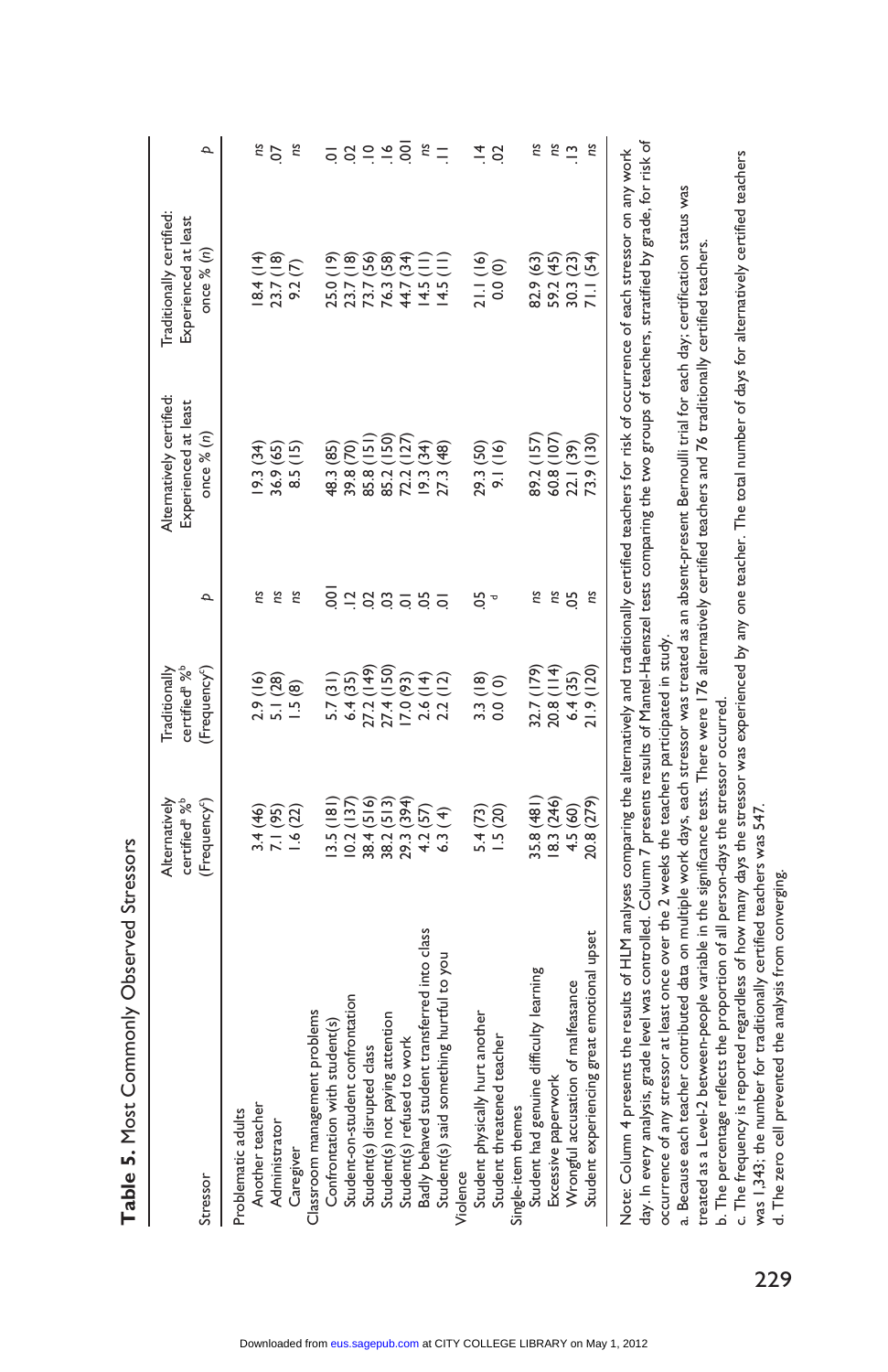| Dissatisfaction/satisfaction | Frequency | Percentage |
|------------------------------|-----------|------------|
| $I = Very$ dissatisfied      | 209       | 8.0        |
| $2$ = Dissatisfied           | 437       | 16.7       |
| $3 = Neutral$                | 619       | 23.6       |
| $4 = Satisfied$              | 985       | 37.5       |
| $5 =$ Very satisfied         | 374       | 14.3       |
| Total                        | 2624      | 100.0      |

**Table 6.** Job Satisfaction Over All Days

The alternatively certified teachers were significantly more likely to teach older students as reflected in the higher proportion of Fellows teaching in junior high and high school, a finding that is in keeping with (a) NYC's efforts to recruit Fellows to fill personnel gaps, which have been more highly concentrated in secondary schools (V. Bernstein, NYC Department of Education, personal communication, Jan. 27, 2010) and (b) the proportions of teachers attending the programs at the school of education at which they were recruited. Both groups of teachers were about equally likely to teach students in special education. The alternatively certified teachers were more likely to teach in SURR schools, consistent with research indicating that NYC's alternatively certified teachers, in comparison to their traditionally certified peers, were more likely to work in high-need schools (Boyd et al., 2008).

*Commonly occurring stressors*. Table 5 enumerates the most commonly occurring stressors the teachers encountered. Columns 2 and 3 provide a count of how many times an individual stressor occurred regardless of the number of times any one teacher reported its occurrence. Columns 5 and 6 provide the numbers and percentage of teachers who encountered the stressor at least once during the 2-week period surveyed.

The adults who most often were sources of difficulty for the participants were administrators and, to a lesser extent, other teachers. Alternatively and traditionally certified teachers did not significantly differ in the rates of difficulties with other adults although there was a marginal trend suggesting that alternatively certified teachers were more likely to experience difficulties with administrators.

Classroom management problems were manifold. These included students disrupting lessons, not paying attention, and confronting teachers and each other. Having some students who refused to work was a common occurrence. Other stressors related to classroom management included having "badly behaved" students transferred into classes and students directing hurtful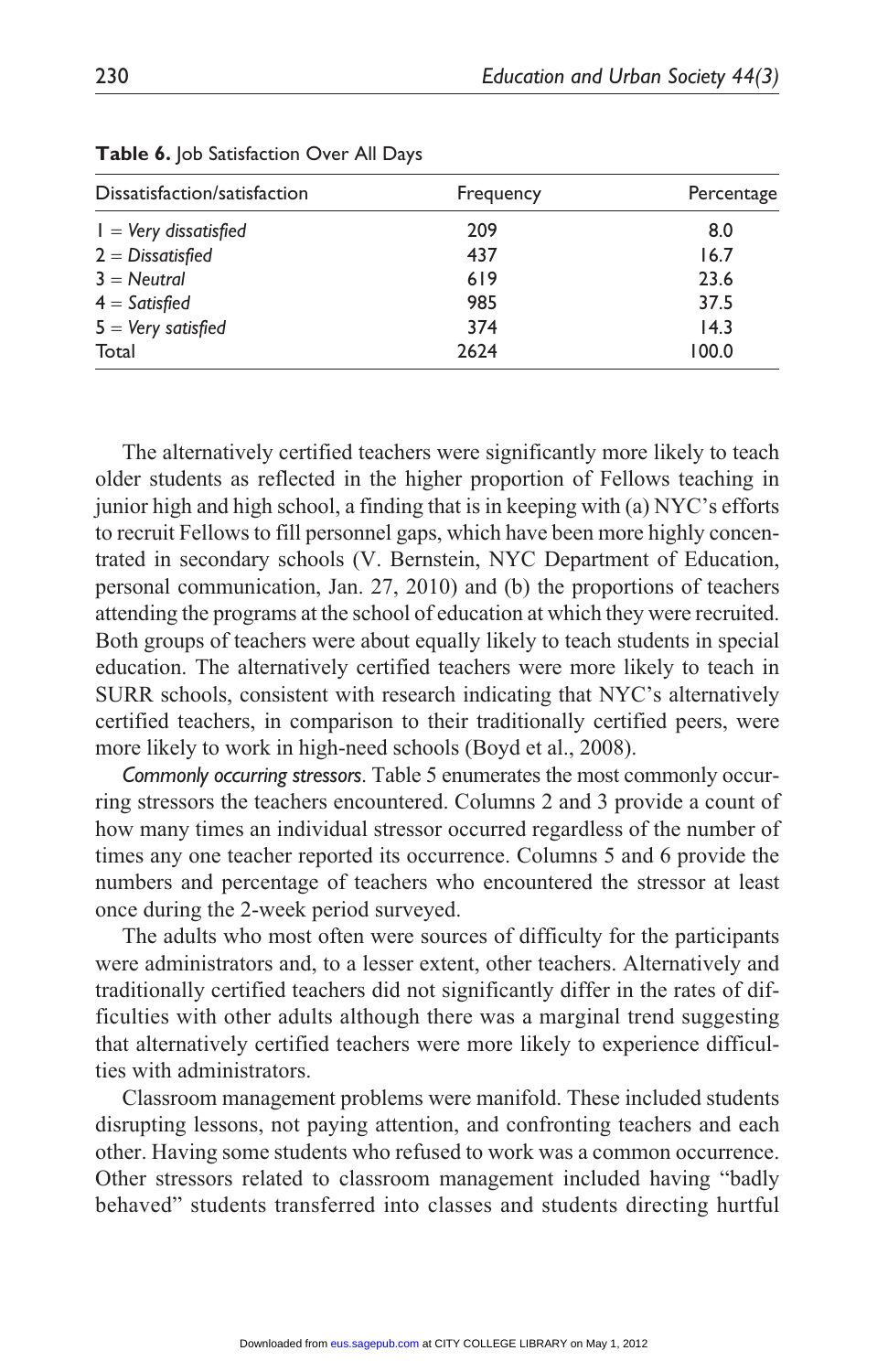| Stressors affected            | Fellow effect on no.<br>(or occurrence) of<br>daily stressors $\beta$ (SE) | Event ratio<br>or odds<br>ratio <sup>a</sup> | Þ    |
|-------------------------------|----------------------------------------------------------------------------|----------------------------------------------|------|
| Problematic adults            | 0.10(0.20)                                                                 | 1.11                                         | ns   |
| Classroom management problems | 0.44(0.11)                                                                 | 1.55                                         | .001 |
| Effect after controlling JHS  | 0.40(0.11)                                                                 | 1.50                                         | .001 |
| Black or Hispanic teacher     | 0.39(0.12)                                                                 | 1.48                                         | 0۱.  |
| $ HS + Black$ or Hispanic     | 0.32(0.13)                                                                 | 1.38                                         | .02  |
| Violent incidents             | 0.62(0.26)                                                                 | 1.86                                         | .02  |
| Effect after controlling JHS  | 0.56(0.26)                                                                 | 1.75                                         | .03  |
| Yrs teaching                  | 0.48(0.26)                                                                 | 1.61                                         | .08  |
| <b>SURR</b>                   | 0.50(0.26)                                                                 | 1.65                                         | .06  |
| $SURR +  HS$                  | 0.47(0.25)                                                                 | 1.60                                         | .07  |
| Yrs teaching + SURR           | 0.34(0.27)                                                                 | 1.41                                         | ns   |

| Table 7. Comparison of Alternatively Certified (Fellows) and Traditionally |
|----------------------------------------------------------------------------|
| Certified Teachers on Number of Daily Stressors Encountered                |

Note: The first two sets of stressors, problematic adults and classroom management problems, represent daily counts of the number of stressors within each category and each was treated as a Poisson variable. HLM equations were written to examine the relation of Fellow status to these counts. Although the occurrence of violent incidents was also a count variable, there were relatively few cases in which two or more incidents occurred in a day. The variable was therefore treated as an absent-present Bernoulli trial. JHS = junior high school; SURR = Schools Under Registration Review.

The next four sets of stressors (student having great difficulty learning, excessive paperwork, wrongful accusations of malfeasance, and encounters with students experiencing serious emotional upset) represent the daily presence or absence of a discrete stressor. HLM equations were written to examine the relation of Fellow status to these dichotomously coded Bernoulli variables, but results shown in Table 4 and described in relevant text indicate that there were no important certification-related differences.

a. The event ratio applies to the count variables (problematic adults and classroom management problems) and the odds ratio, to the dichotomously coded violent-incidents variable (which includes threats of violence). The event ratio reflects how much greater the rate of occurrence of the stressor is in Fellows as compared to traditionally certified teachers. The odds ratio reflects how much greater the odds of a stressor occurring among the Fellows than among the traditionally certified teachers.

comments at teachers. Compared to the traditionally certified teachers, the alternatively certified teachers tended to experience classroom management problems at significantly higher daily rates. With regard to one particular management problem in which traditionally and alternatively certified teachers differed, that of students refusing to work at least once over the 2-week period, a test of the heterogeneity of the rates by grade was marginally significant  $(p < .06)$ , and an inspection of the rates indicated that although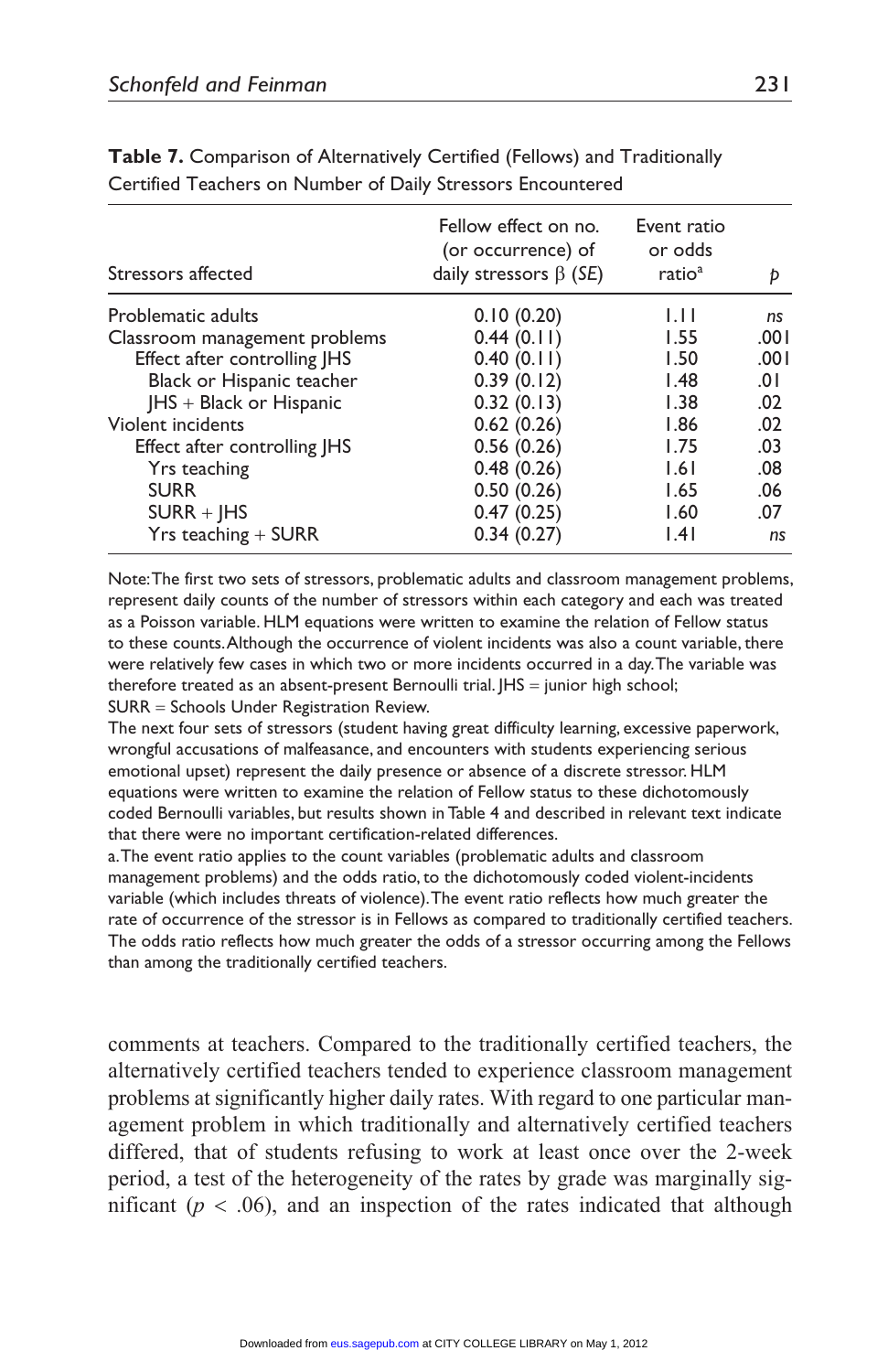alternatively certified teachers tended to have more such difficulties at every level, alternatively certified teachers experienced much more extensive difficulties with older students (in elementary school 60% of alternatively certified teachers to 47% traditionally certified teachers; 91% to 53% in junior high school; and 79% to 36% in high school). We do not put much weight in the significantly higher rate at which poorly behaved students transferred into Fellows' classes (4.2%); the rate was 62% higher than the rate experienced by traditionally certified teachers (2.6%). The statistical test is sensitive to multiplicative differences in proportions. The absolute difference was only 1.6%.

With regard to violence, more than 25% of the combined sample reported at least one occurrence of a student physically hurting another student within the 2-week time frame of the study. Although less frequent, but still of concern, is that about 9% of the alternatively certified teachers reported having been threatened with physical violence over the 2-week period. Other stressors were very common. Most teachers reported encountering students who "genuinely had serious difficulty learning" (87% of the combined sample) or students who were experiencing great emotional upset (73% of the combined sample). About one quarter of the teachers (combined sample) reported having been accused—by either a student or an adult—of some kind of malfeasance (e.g., poor teaching, dereliction of duty) over the 2-week period.

The marginally significant difference between alternatively and traditionally certified teachers on the item reflecting accusations of malfeasance looks anomalous given the similarly low rates (4.5% vs. 6.4%). The marginally significant difference, again, reflects the fact that the rate for traditionally certified teachers is 42% higher than the rate for Fellows. Because the absolute difference is small (less than 2%), we believe that there is no practical difference for the two groups of teachers. Not shown in the table is the finding that 58% of the alternatively certified Fellows were observed by a supervisor over the 2-week period and 38% of the traditionally certified teachers were observed  $(p < .01)$ .

Table 6 displays the frequency distribution of the responses to the job satisfaction item. The modal response reflected the alternative "satisfied" and the second most commonly selected response was "neutral." The mean value was 3.33. HLM analyses indicated that the within-person variance component was 0.60 and the between-persons variance component, 0.74, indicating that 55% of the total variance reflected stable differences among teachers and 45%, reflected day-to-day fluctuations. Compared to traditionally certified teachers, the alternatively certified Fellows were slightly (about one quarter of a point) but significantly more likely to express satisfaction with their teaching positions ( $\beta = 0.24$ ,  $SE = 0.12$ ,  $p < .05$ ).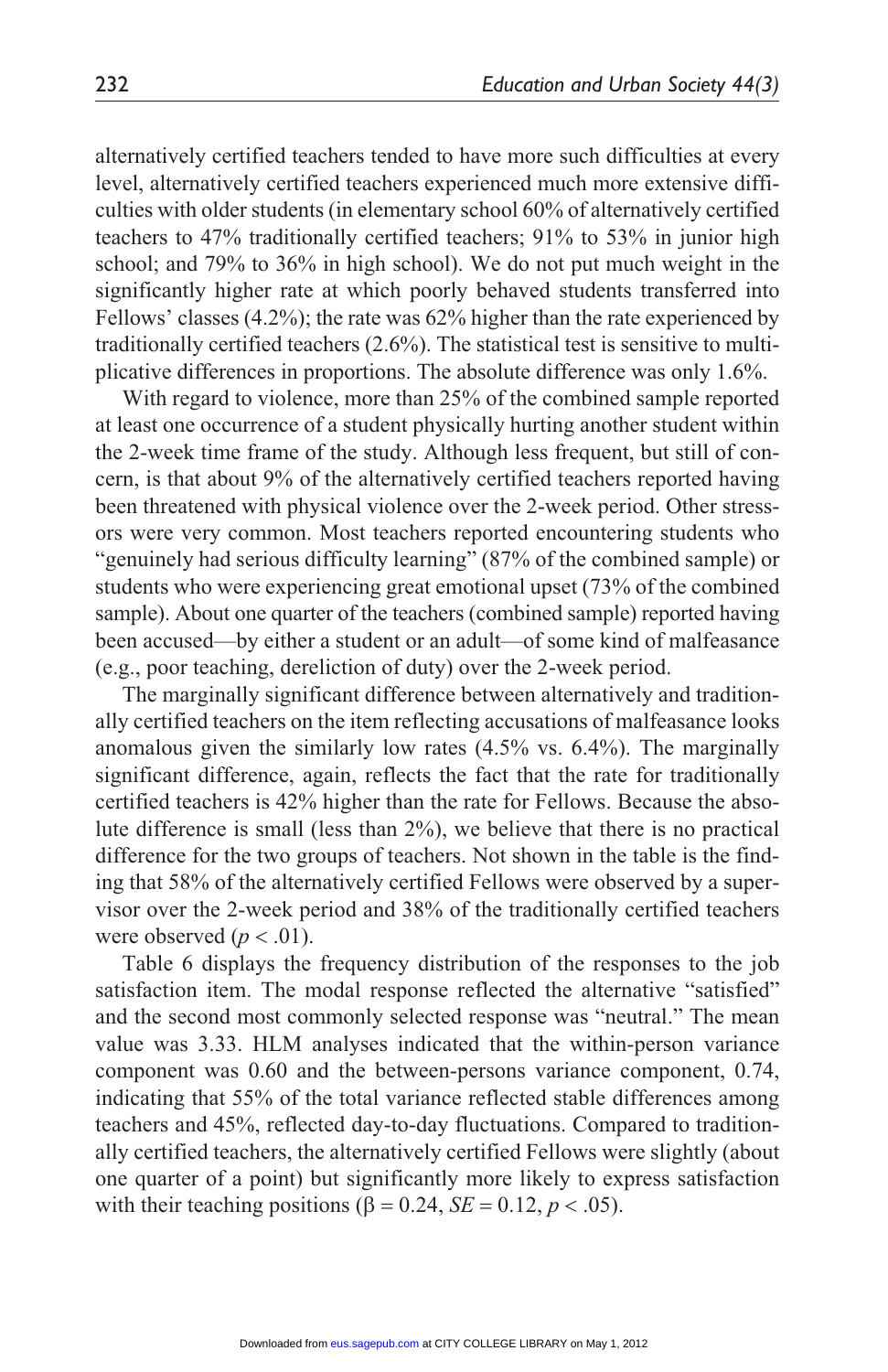Table 7 presents the results of a set of HLM analyses examining the relation of certification status to exposure to stressors/difficulties on which the two groups of teachers differed as per the results summarized in Table 5. Table 7 indicates that being an alternatively certified teacher was related to significantly increased risk of daily exposure to classroom management problems and to daily exposure to violence. The analysis bearing on management problems was repeated with one stressor, poorly behaved students transferred into class, removed from the count because transfers were less likely to be dependent on the teacher. The results remained essentially unchanged. Certification status was not significantly related to exposure to problematic adults.

The HLM analyses were expanded to attempt to explain the link between certification status and exposure to classroom management problems and violent incidents. The only variables to help explain the link between Fellow status and classroom management problems were teaching in a junior high school and ethnicity (Hispanic and Black teachers having fewer problems than Asian and White teachers). The two factors slightly reduced the effect size; alternative certification status, however, remained significantly related to management problems. No other factors (e.g., years teaching, SURR schools) reduced the effect size.

At least three factors helped explain the link between Fellow status and exposure to violent incidents: working in a junior high school, years of teaching, and working in a SURR school. The combination of years of teaching and working in a SURR school reduced the effect associated with alternative certification status to nonsignificance.

## **Discussion**

Consistent with the event proneness model, the less extensively trained alternatively certified teachers, compared to their traditionally certified colleagues, experienced more classroom management difficulties. The classroom management problems included students disrupting lessons, not paying attention, refusing to work, and confronting the teacher. Given the greater need, this result is consistent with the finding that the Fellows were more often observed by supervisors. Teachers from both groups reported in about equal measure problematic interactions with colleagues and caregivers although the alternatively certified Fellows experienced marginally more difficulties with administrators. The Fellows also experienced more threats from students. A student physically hurting another student was a common occurrence for both groups of teachers. Both groups commonly encountered students who had genuine difficulty learning or were experiencing great emotional upset.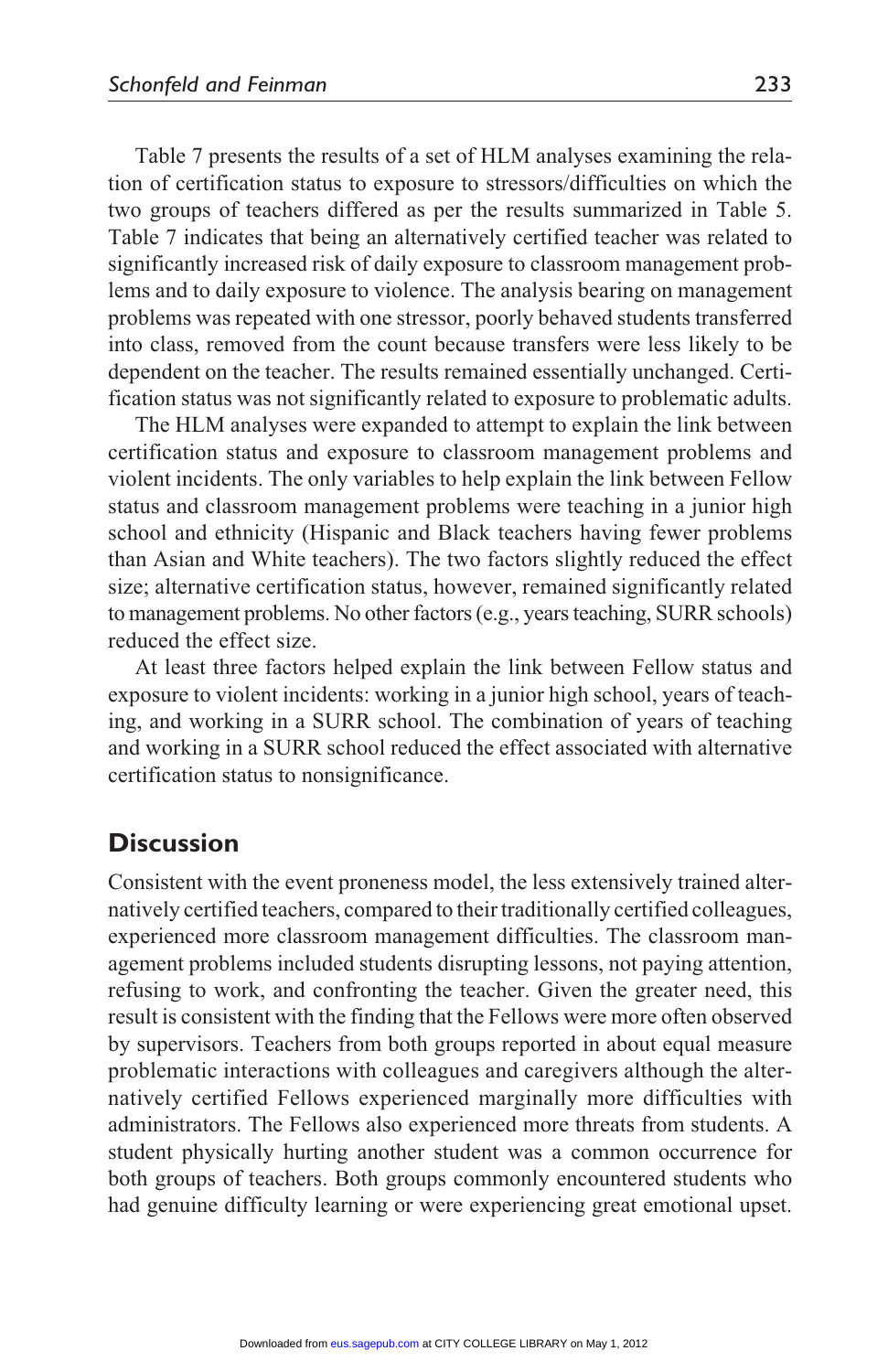One quarter of the teachers reported that they were wrongfully accused of some kind of malfeasance. Excessive paperwork was a commonly encountered difficulty.

It is possible that factors other than certification status account for the observed differences. The two groups, however, were about equally likely to teach children in special education. The two groups did not differ on NA and PA, undermining the hypothesis that these personality dimensions underlie differences in exposure to stressors. It could be argued that because of the way the NYC Department of Education selectively recruits Teaching Fellows, the Fellows, on average, were more accomplished academically than their traditionally certified colleagues (Boyd et al., 2008; Kane, Rockoff, & Staiger, 2008). Given a vast amount of research that indicates that intellectual capacity is related to occupational success in a great variety of jobs (Hunter, 1986; Schmidt & Hunter, 2004), one would expect the Fellows to excel their traditionally certified colleagues. The findings, however, show no advantage for the alternatively certified teachers. Kane et al. (2008) found little evidence that Teaching Fellows' students outperform students of traditionally certified teachers given controls for prior student achievement and other covariates.

Given the Fellows' hurried training, the event proneness model would suggest that the alternatively certified teachers would be more vulnerable to classroom management problems. The Fellows, however, were more likely to teach older students in SURR schools, which could explain the Fellows' higher rate of management problems. Analyses that adjusted for grade taught, SURR status, and years teaching revealed that the Fellows still experienced significantly higher levels of classroom management problems. It should, nonetheless, be noted that the Fellows' fewer years of teaching experience and greater likelihood of working in SURR schools fully accounted for their higher rate of exposure to incidents involving violence or its threat.

Although Alvarez (2007) provided suggestive evidence that teacher training influences teacher management practices, the problem of cherry picking results in regression analyses (see Table 3, p. 1119) undermines confidence in those findings. Ritter and Hancock (2007) found little difference in the classroom management orientation of traditionally and alternatively certified teachers when they had less than 5 years experience, which largely characterizes the teachers in the present study. Although years of experience did not account for the difference in certification-related risk of experiencing classroom management problems in the present study, Ritter and Hancock's findings suggest differences may emerge after 5 years. While we found that the alternatively certified Fellows generally experienced more classroom management problems, traditionally certified teachers still experienced *high* absolute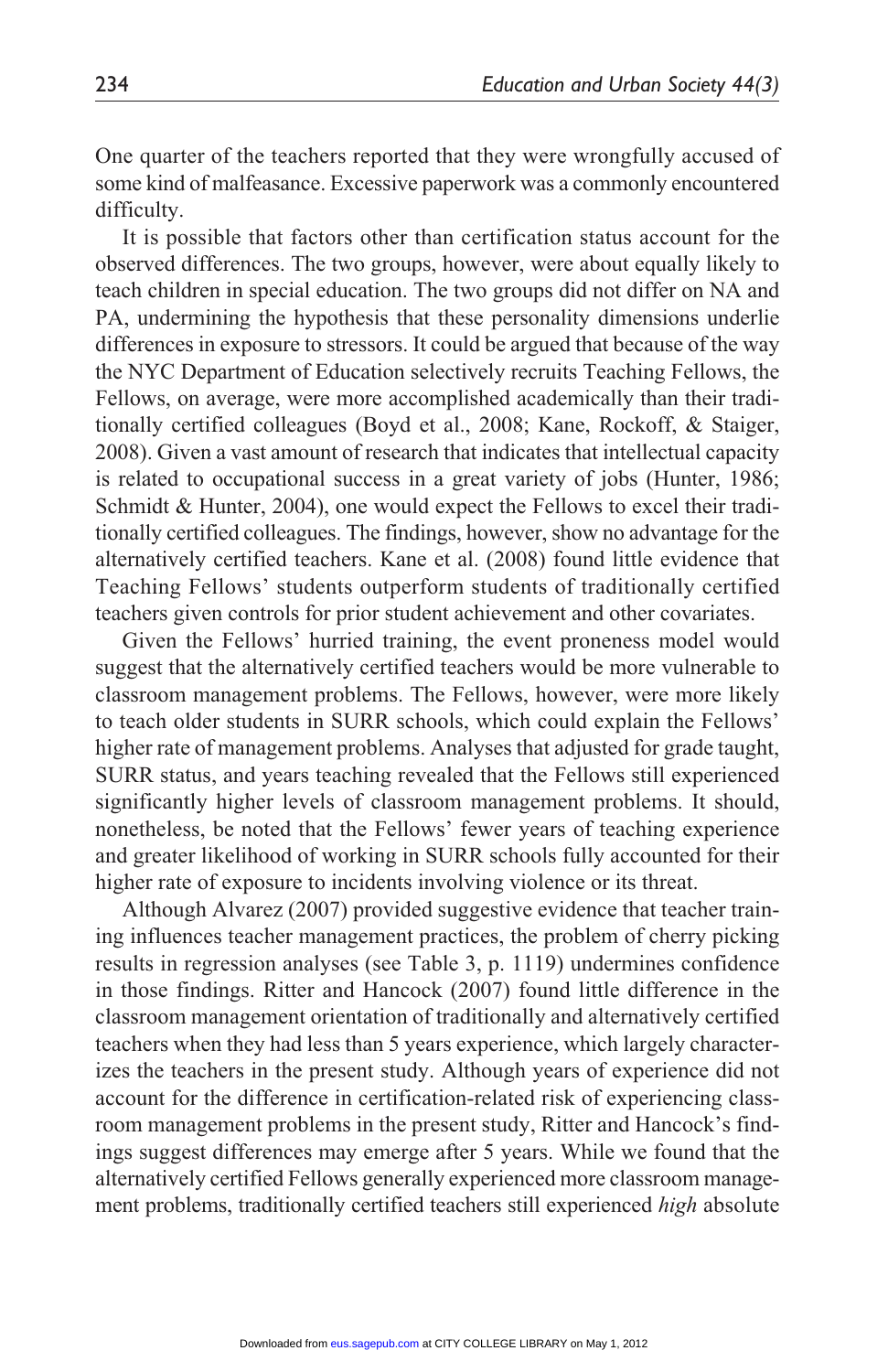rates of management problems (e.g., student disruption). We emphasize that, although alternatively certified teachers were more likely to teach in SURR schools, large numbers of children from impoverished homes could be found throughout the NYC school system. In excess of 76% of NYC schoolchildren received free or reduced-price lunch from 2000 to 2007 (Kids' Well-being Indicators Clearinghouse, 2010), making it virtually impossible for the bulk of traditionally certified teachers to be exempt from serving high-need children.

The two groups of teachers did not differ in total number of problematic adults encountered (Table 7), students having difficulty learning, excess paperwork, wrongful accusations, and student upset. On balance, although the alternatively certified teachers experienced significantly more stressors related to classroom management, traditionally certified teachers were far from immune to such problems.

*Limitations*. A limitation of the study is that the sample comprised teachers attending graduate courses at one college. Another is that those who volunteered to participate could have self-selected on the basis of high levels of problems with their jobs. Four factors, however, suggest that self-selection does not explain the findings. First, the Fellows, who constituted a substantial fraction of the participating teachers, represent an elite corps of teachers that school authorities recruited because of their promise. Second, the levels of job satisfaction found in both groups of teachers were consistent with levels found in other studies involving veteran (Schonfeld, 1990) and novice (Schonfeld, 2001) New York teachers. Third, the distribution of the Fellows and the traditionally certified teachers by grade and by placement in SURR schools is consistent with what is known about the population of NYC teachers (V. Bernstein, personal communication, Jan. 27, 2010; Boyd et al., 2008; Kane et al., 2008). Fourth, the finding that assignment to SURR schools helped explain the greater exposure of Teaching Fellows to violence is consistent with what we know about the problematic nature of those schools (Herszenhorn, 2007). Nonetheless, replication studies with more representative samples of alternatively and traditionally certified teachers would be useful.

Another limitation is the greater proportion of alternatively certified teachers in junior and senior high schools. One could argue that with older students classrooms are more difficult to manage, and the higher rates of classroom management problems confronting alternatively certified teachers reflect the greater likelihood of alternatively certified teachers obtaining jobs in those schools. Findings summarized in Table 5, however, indicate that alternatively certified teachers experienced higher rates of classroom management problems when compared to their traditionally certified colleagues whether the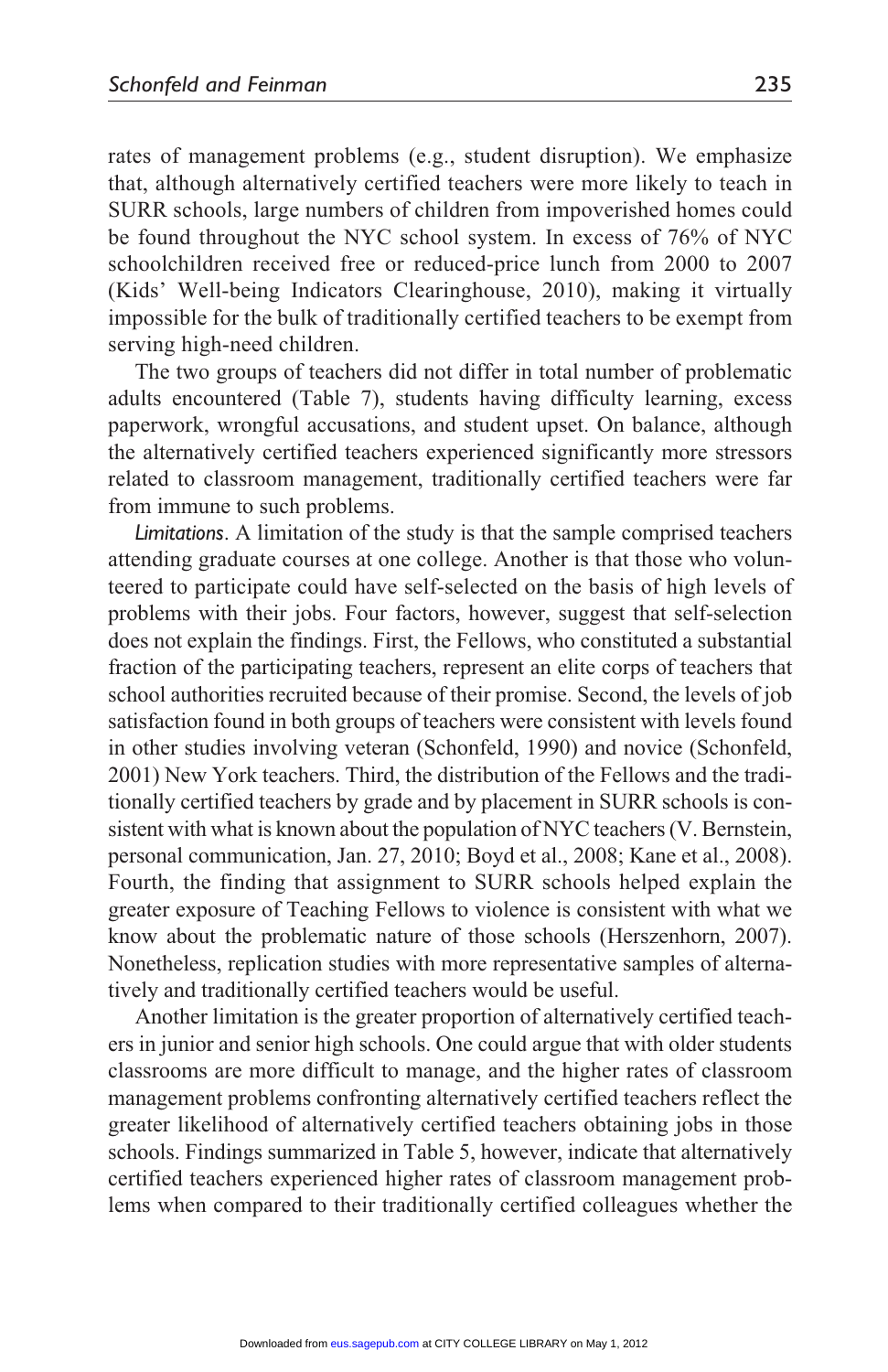comparisons are made at the elementary, middle, or high school level. At the same time, it is important to acknowledge that smaller numbers of alternatively certified teachers worked in elementary schools and small numbers of traditionally certified teachers taught older students.

*Implications*. The findings underline the fact that teaching, particularly at the early stages of a career, is highly demanding. Although the alternatively certified teachers more often experienced classroom management problems, both the Fellows and the traditionally certified teachers faced most other demands, including problematic adults, violence, and student learning difficulties at about equal rates. These teachers experienced considerable stress. Compared to student disruption, school violence occurred much less often. One quarter of teachers (both samples combined) observed at least one episode of student-on-student violence within a 2-week period. The results also indicate a "low" (9%) but insidious rate of alternatively certified teachers being threatened with violence. This "low" rate is actually not low if one considers that it reflects a 2-week period in a 42-week school year.

Having to confront students who are hurting each other is a difficult, stressful task. Job stress increases the risk of job-leaving (Miller et al., 1999; Schonfeld, 2001; Steggerda, 2003). Burstein and Sears (1998) found that among alternatively certified teachers, although competencies increased over time, the stresses remained stable. Teacher attrition, a problem confronting many urban school districts (Boyd et al., 2005; Ingersoll, 2003; Ingersoll & Smith, 2003), is costly. The cost of the teacher induction programs such as the New York City Teaching Fellows Program is multiplied if individuals join the profession only to leave within 3 years (see Darling-Hammond, 2003). Morris-Surles (2002) found that among alternatively certified teachers, self-identified potential leavers had lower levels of job satisfaction and more self-reported stress than potential stayers. The data from this study suggest areas for improvement.

## **Recommendations**

Study implications bear on school violence, classroom management, and teacher morale. A number of recommendations emerge from those implications.

## *School Violence*

Because most of the problems the teachers faced are preventable, we suggest prevention measures. Violence is the most serious problem identified in this study. We stress that a number of violence-prevention programs have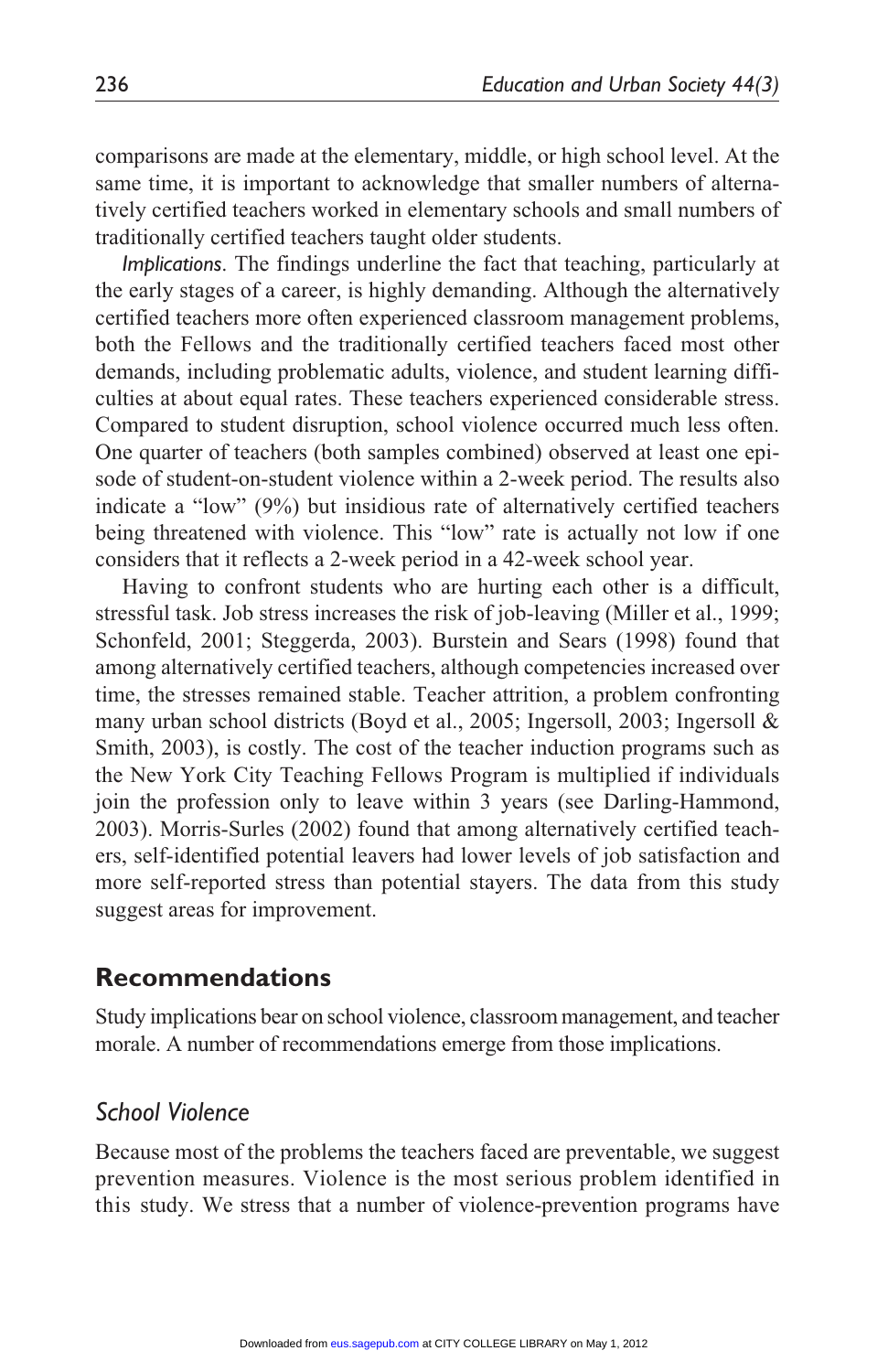demonstrated a degree of success in well-controlled studies (Howard, Flora, & Griffin, 1999; Scheckner, Rollin, Kaiser-Ulrey, Wagner, 2002; Schonfeld, 2006) and can be implemented in more schools. Once violence occurs, however, administrators have to think seriously about how to deal with students (or adults) who instigate violence in schools or threaten to use violence. After all other violence-prevention measures have been exhausted, and because rights are not unlimited, thought should be given to assigning students who instigate or threaten violence to alternative placements.

#### *Classroom Management*

Classroom management difficulties are the most widespread problems. Clues to solving these problems could be found in qualitative observations of teachers who participated in the preliminary, item-development study.

*Schools of education*. Some teachers complained that the graduate courses they anticipated would help them did *not* provide sufficient content in the area of classroom management, consistent with evidence that many professors in schools of education do not emphasize practical matters such as classroom discipline (Farkas, Johnson, & Duffet, 1997). By contrast, many teachers want such content given emphasis in education courses (Farkas et al., 1997). In addition, professors at schools of education tend to have little public school teaching experience (Gold, 2006; Ratner, 2006). Teaching Fellows have elsewhere voiced complaints about the lack of emphasis in schools of education on the practical matter of managing a class (Costigan, 2004). Schools of education should offer courses taught by experienced teachers with expertise in classroom management and behavioral specialists who can both provide instruction and troubleshoot problems new teachers face.

*Mentoring*. Some teachers reported that they would like to get help with classroom management problems; they, however, worried that asking for help from administrators or senior faculty would make the teachers vulnerable to appearing incompetent to the individuals who make decisions bearing on job security. Although this observation is especially relevant to the alternatively certified teachers because they had more classroom management difficulties, it applies to all teachers. In some schools, teachers observed highly adversarial relationships with administrators, disinclining the teachers from seeking help (Schonfeld & Farrell, 2010). Other teachers reported that senior colleagues who had been designated as teacher mentors were helpful with classroom management challenges, while other teacher mentors were unhelpful because their focus was limited to instruction and did not extend to management.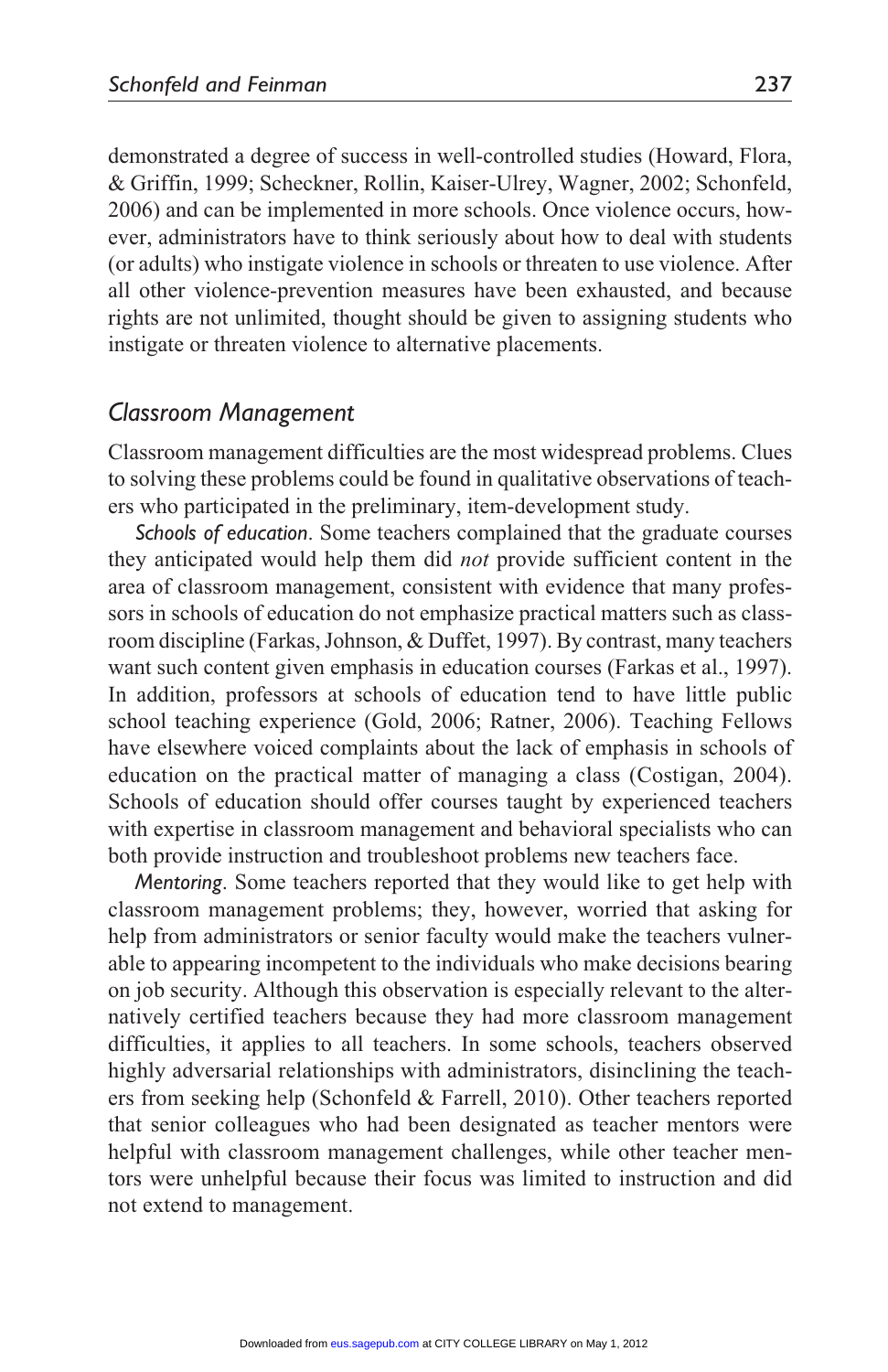A key to solving the problem of helping novice teachers experiencing problems in the domain of classroom management is to arrive at solutions that neither embarrass the teacher nor put his or her job in jeopardy when seeking help. There is a need for a particular kind of mentor system. According to Matus (1999), novice teachers who are not prepared to teach in large, inner-city schools may be overwhelmed by the magnitude of problems they face and are more likely to quit. Mentor-type relationships have been found to be effective in helping new, alternatively certified urban teachers. Mentors can play a central role in helping new teachers gain pedagogical skill (Jorissen, 2002). Mentors have facilitated the transfer of skills acquired in teachereducation courses to the classroom, encouraged new teachers to become part of the professional school culture, and helped to promote teacher candidates' personal and professional success. In mentoring programs, teacher interactions with colleagues around matters of practice should be largely private. Administrators can build into schedules short blocks of time during which (a) a novice teacher can meet privately and informally with an experienced mentor and (b) the mentor can observe his or her junior partner with *no* obligation to write formal reports that could be placed in the teacher's personnel file.

#### *Teacher Morale*

Another key toward helping new teachers gain mastery lies in a vast literature in psychology and allied disciplines, a literature that often goes unrecognized by educational researchers. This literature indicates that one of the most important factors affecting job tenure and satisfaction is workplace autonomy (e.g., Barling, Kelloway, & Iverson, 2003; Greenberg & Grunberg, 1995; Karasek, 1979; Karasek et al., 1988). The New York City teachers in this study have anecdotally reported that they often feel hemmed in by curricular restrictions and administrative insistence on their using highly scripted lessons, and feel little professional autonomy. For example, one teacher participant complained to the first author that administrators enforce a rule that she must employ a "workshop model" that requires her to have students work in small groups much of the school day although the small-group work leads to a great deal of disruption. The teacher referred to a model of elementary instruction (Calkins, 2001; also see Towle, 2000), particularly in reading and writing, that is mandated in NYC public schools (NYC Dept. of Education, 2010; personal communications with various administrators in the NYC Dept. of Education, June 2010; Ravitch, 2007). To prepare her students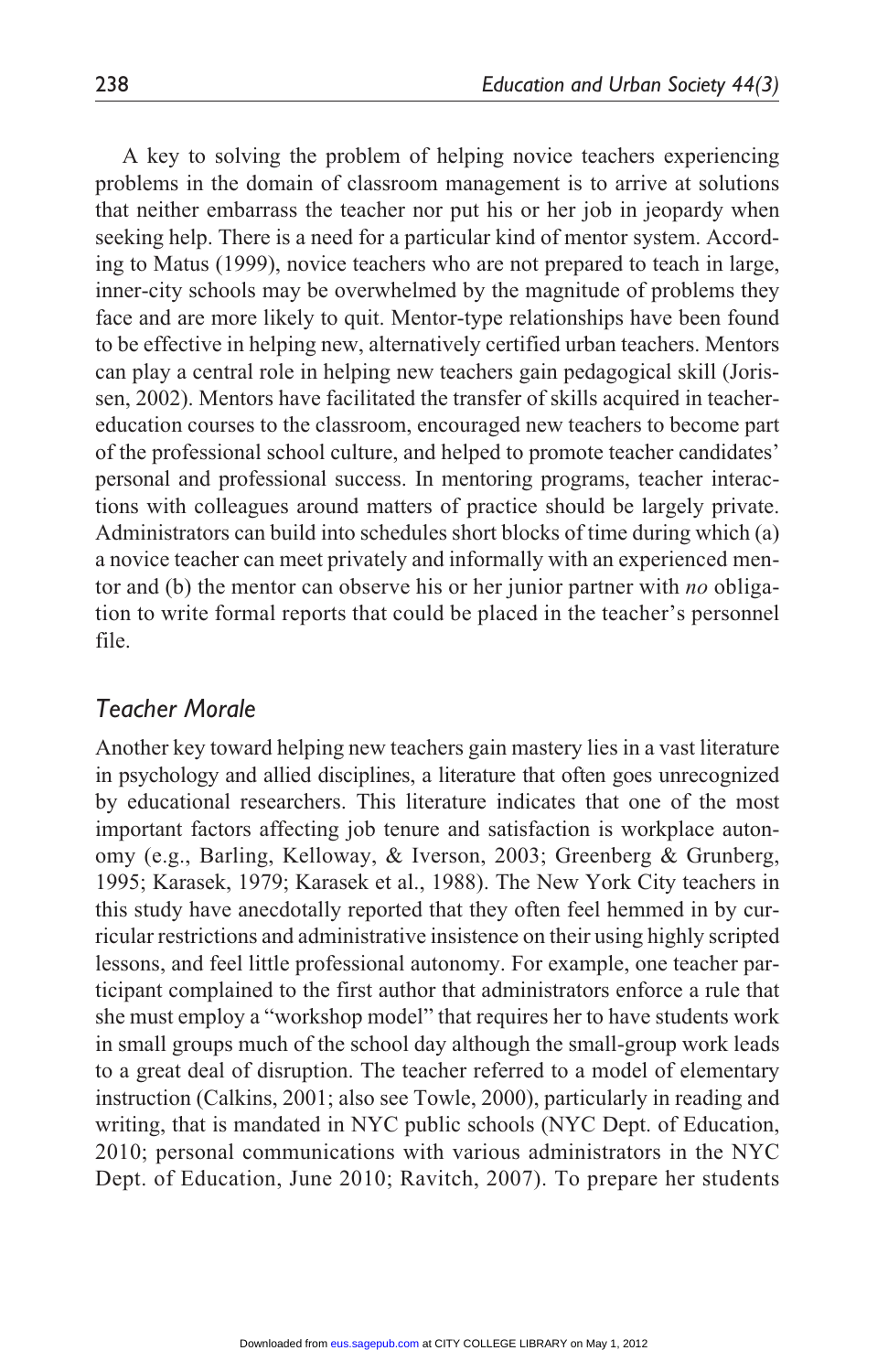for high-stakes tests, she quietly and, according to her, successfully broke out of the workshop mold and provided her entire class with direct instruction although fearful that she would be found out by administrators, and reprimanded.

Although there is much that is admirable in the workshop model, for example, its emphasis on the social dimension of reading, oddly we could find little in the way of a rigorous evaluation of the approach. The one evaluation (Bitner, 1992) we could locate, a quasi-experiment involving eighth graders, found no significant difference in the impact on vocabulary and comprehension of the workshop model and a traditional approach involving direct instruction. By contrast, other models of reading instruction have been rigorously evaluated (e.g., Ehri, Dreyer, Flugman, & Gross, 2007; Foorman, Francis, Fletcher, Mehta, Schatschneider, 1998) and could be made available to teachers. Teachers differ on their preferred approaches to instruction, and their morale could benefit from increased autonomy. We suggest that teachers be offered choices regarding their approach to teaching subject matter among evidence-based avenues of instruction. By demanding that new teachers conduct lessons in one particular way and putting their jobs at risk for not following such a demand is to impose a top-down military model on talented entrants into the profession such as NYC Teaching Fellows. Such demands alienate these newcomers whose academic achievements qualify them for good jobs outside of teaching. One approach to autonomy is experience-graded. In this case, administrators would cede autonomy to teachers as teachers gain experience. New entrants into a work role probably need the most help and direction. With experience, the teacher gains increased autonomy, in terms of more discretion in organizing his or her own approach to the classroom, improving morale. According to a growing body of evidence in the occupational health psychology literature, depriving people who work of discretion to make important workplace decisions will depress morale and increase job leaving.

#### **Acknowledgments**

The authors thank Edwin Farrell, Howard Everson, Linnea Ehri, and an anonymous reviewer for their comments on earlier versions of this article. They thank Tara Twiste for her assistance with the data analyses.

#### **Declaration of Conflicting Interests**

The authors declared that they had no conflicts of interest with respect to their authorship or the publication of this article.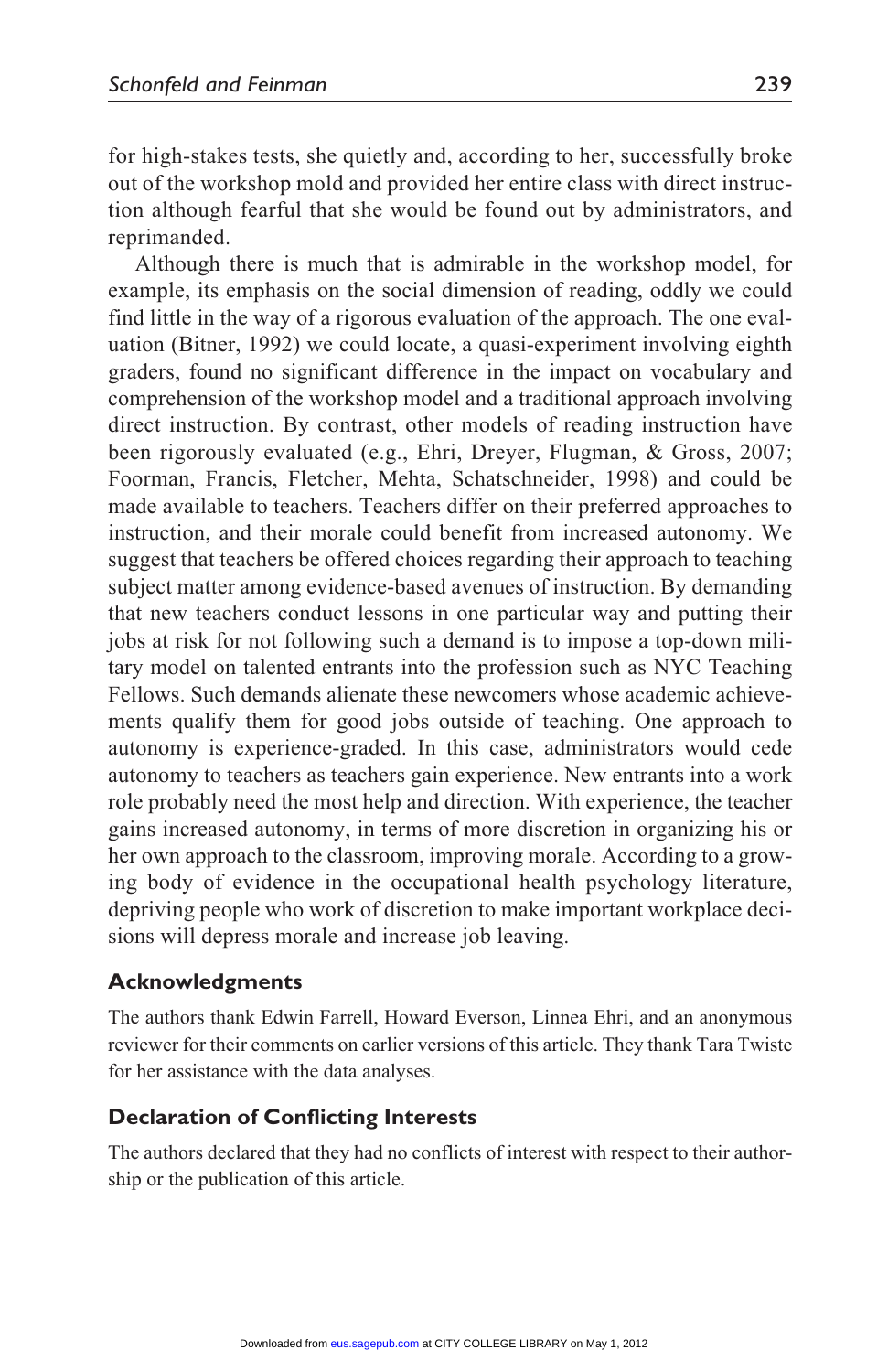#### **Funding**

The authors disclosed that they received the following support for their research and/ or authorship of this article: The research was supported by the PSC-CUNY Awards 63593-0032 and 66651-0035.

#### **References**

- Alvarez, H. K. (2007). The impact of teacher preparation on responses to student aggression in the classroom. *Teaching and Teacher Education, 23*, 1113-1126.
- Barling, J., Kelloway, E. K., & Iverson, R. D. (2003). Find more like this: Highquality work, job satisfaction, and occupational injuries. *Journal of Applied Psychology, 88*, 276-283.
- Bitner, S. S. (1992). The effects of reading workshop on eighth graders' vocabulary, comprehension, voluntary reading, and attitude toward reading (Doctoral dissertation, Temple University, 1992). *Dissertation Abstracts International*, AAT 9218051.
- Borg, M. G., Riding, R. J., & Falzon, J. M. (1991). Stress in teaching: A study of occupational stress and its determinants, job satisfaction and career commitment among primary school teachers. *Educational Psychology, 11*(1), 59-74.
- Boser, J. A., Wiley, P. D., & Pettibone, T. J. (1986, November). *A comparison of participants in traditional and alternative teacher preparation programs*. Paper presented at the annual meeting of the Mid-South Educational Research Association, Memphis, TN.
- Boyd, D., Lankford, H., Loeb, S., & Wyckoff, J. (2005). Explaining the short careers of high-achieving teachers in schools with low-performing students. *American Economic Review, 95*, 166-171.
- Boyd, D., Grossman, P., Lankford, H., Loeb, S., Rockoff, J., & Wyckoff, J. (2008). The narrowing gap in New York City: Teacher qualifications and its implications for student achievement in high-poverty schools. *Journal of Policy Analysis and Management, 27*, 793-818.
- Brenner, S.-O., Sörbom, D., & Wallius, E. (1985). The stress chain: A longitudinal confirmatory study of teacher stress, coping and social support. *Journal of Occupational Psychology, 58*, 1-13.
- Brief, A. P., Burke, M. J., George, J. M., Robinson, B. S., & Webster, J. (1988). Should negative affectivity remain an unmeasured variable in the study of job stress? *Journal of Applied Psychology, 73*, 193-198.
- Brownell, M. T., Smith, S. W., McNellis, J. R., & Miller, M. D. (1997). Attrition in special education: Why teachers leave the classroom and where they go. *Exceptionality, 7*, 143-155.
- Burstein, N. D., & Sears, S. (1998). Preparing on-the-job teachers for urban schools: Implications for teacher training. *Teacher Education and Special Education, 21*, 47-62.
- Calkins, L. M. (2001). *The art of teaching reading*. New York, NY: Longman.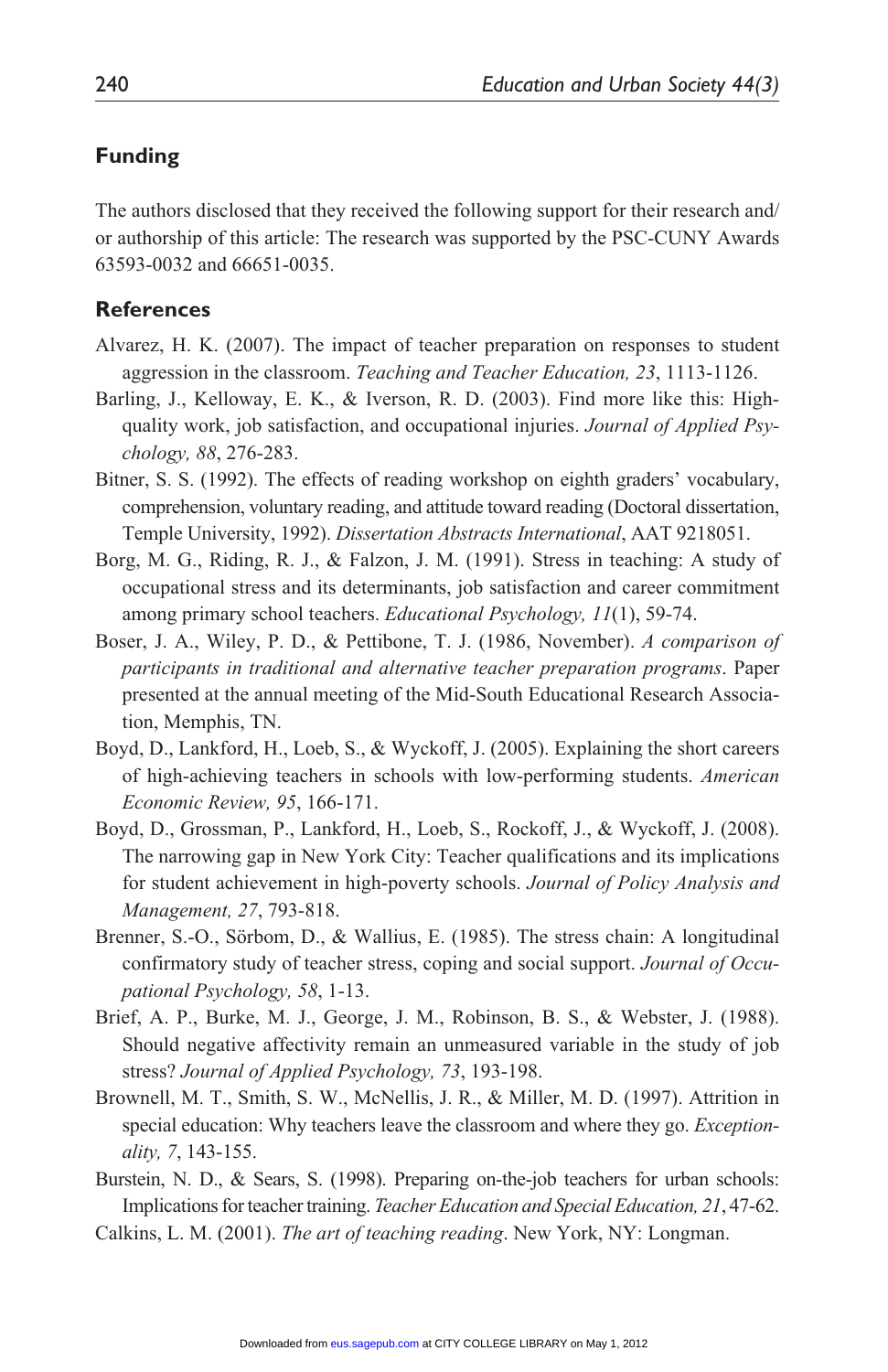- Costigan, A. (2004). Finding a name for what they want: A study of New York City Teaching Fellows. *Teaching and Teacher Education, 20*, 129-143.
- Darling-Hammond, L. (2003). Keeping good teachers: Why it matters, what leaders can do. *Educational Leadership, 60*, 6-13.
- Decker, P. T., Mayer, D. P., & Glazerman, S. (2004). *The effects of Teach For America on students: Findings from a national evaluation* (pp. 29-31). Princeton, NJ: Mathematica Policy Research.
- Dohrenwend, B. S., & Dohrenwend, B. P. (1981). Life stress and illness: Formulation of the issues. In B. S. Dohrenwend & B. P. Dohrenwend (Eds.), *Stressful life events and their contexts* (pp. 1-27). New York, NY: Prodist.
- Ehri, L. C., Dreyer, L. G., Flugman, B., & Gross, A. (2007). Reading rescue: An effective tutoring intervention model for language-minority students who are struggling readers in first grade. *American Educational Research Journal, 44*, 414-448.
- Farkas, S., Johnson, J., & Duffet, A. (1997). *Different drummers: How teachers of teachers view public education. A report*. New York, NY: Public Agenda Foundation.
- Feistritzer, C. E. (2006). *Alternative teacher certification: A state-by-state analysis 2006*. Washington, DC: National Center for Education Information.
- Feistritzer, C. E., & Chester, D. T. (2003). *Alternative teacher certification*. Washington, DC: National Center for Education Information. Retrieved from http://www.ncei .com/2003/introduction.htm
- Flanagan, J. C. (1954). The critical incident technique. *Psychological Bulletin, 51*, 327-358.
- Fleiss, J. L. (1981). *Statistical methods for rates and proportions* (2nd ed.). New York, NY: Wiley.
- Flores, B. B., Desjean-Perrotta, B., & Steinmetz, L. E. (2004). Teacher efficacy: A comparative study of university certified and alternatively certified teachers. *Action in Teacher Education, 26*, 37-46.
- Foorman, B. R., Francis, D. J., Fletcher, J. M., Mehta, P., & Schatschneider, C. (1998). The role of instruction in learning to read: Preventing reading failure in at-risk children. *Journal of Educational Psychology, 90*, 37-55.
- Fore, C., Martin, C., & Bender, W. N. (2002). Teacher burnout in special education: The causes and the recommended solutions. *High School Journal, 86*, 36-44.
- Gerson, K. B. (2002). *Alternative certification in Georgia: Does it work?* (ERIC Document Reproduction Service No. ED472159).
- Gold, K. (2006, October). When the well ran dry: The k-12 teaching experience of the education professoriate. New Educator Conference. New York City.
- Greenberg, E. S., & Grunberg, L. (1995). Work alienation and problem alcohol behavior. *Journal of Health & Social Behavior, 36*, 83-102.
- Harris, S. A., Camp, W. E., & Adkison, J. (2003, January). *New structures and approaches for teacher preparation: Do they make a difference in teacher retention?*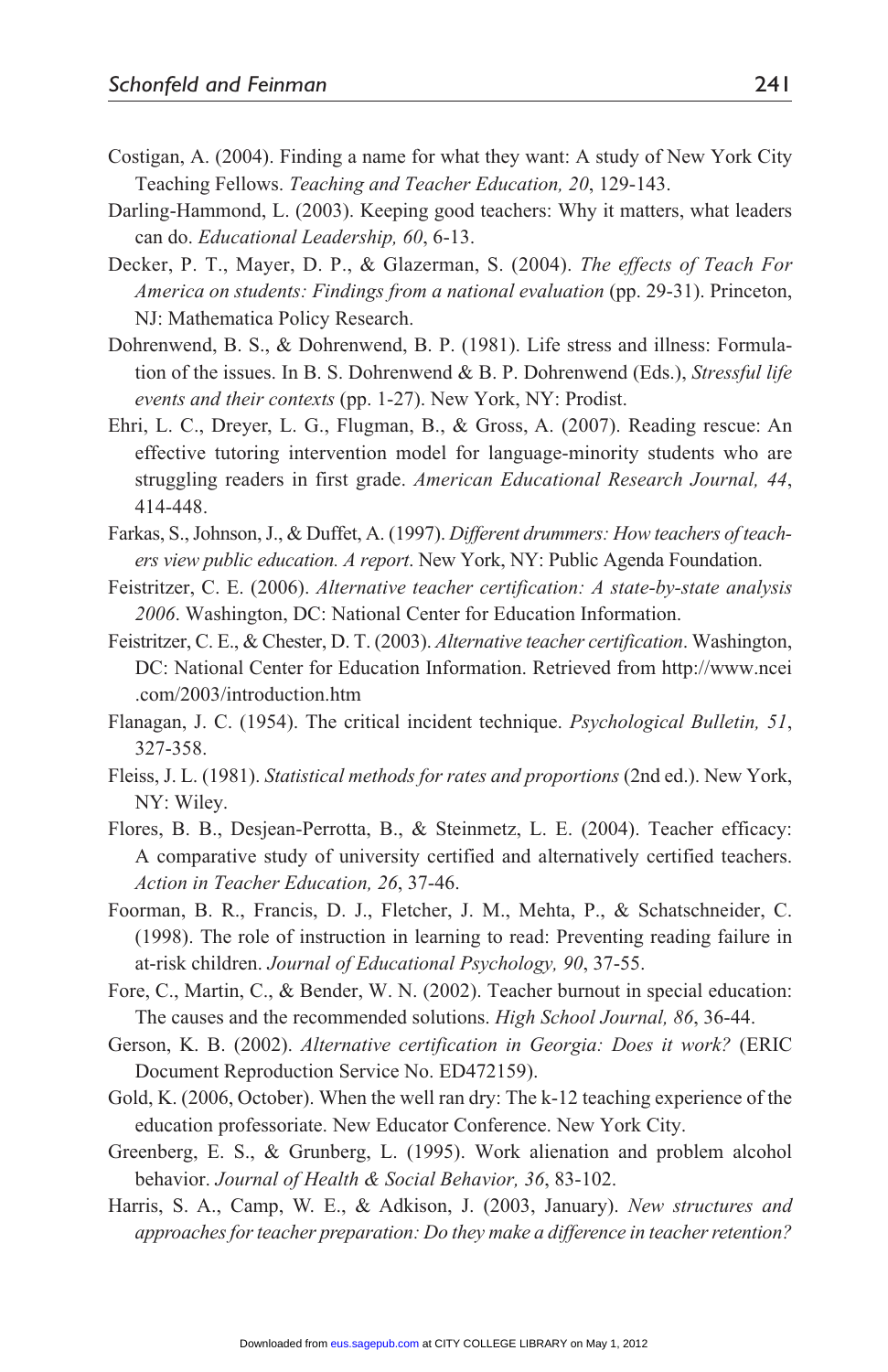Paper presented at the annual meeting of the American Association of Colleges for Teacher Education, New Orleans, LA. (ERIC Document No. ED472813).

- Herszenhorn, D. M. (2007). Eight city middle schools join those at risk of closing. *The New York Times*, p. B7.
- Honawar, V. (2007, April 18). Alternative-certification programs multiply. *Education Week, 26*, 16-18.
- Howard, K. A., Flora, J., & Griffin, M. (1999). Violence-prevention programs in schools: State of the science and implications for future research. *Applied and Preventive Psychology, 8*, 197-215.
- Humphrey, D. C., & Wechsler, M. E. (2007). Insights into alternative certification: Initial findings from a national study. *Teachers College Record, 109*, 483-530.
- Hunter, J. E. (1986). Cognitive ability, cognitive aptitudes, job knowledge, and job performance. *Journal of Vocational Behavior, 29*, 340-362.
- Ilmer, S., Nahan, N., Elliott, S., Colombo, M., & Snyder, J. (2005). Analysis of urban teachers' first year experiences in an alternative certification program. *Action in Teacher Education, 27*, 3-14.
- Ingersoll, R. M. (2003). *Is their really a teacher shortage?* Philadelphia, PA: University of Pennsylvania, Consortium for Policy Research in Education and the Center for the Study of Teaching and Policy.
- Ingersoll, R. M., & Smith, T. M. (2003). The wrong solution to the teacher shortage. *Educational Leadership, 60*, 30-33.
- Jorissen, K. T. (2002, February). *Why they stay: Alternate route teachers' perspectives on their decisions to continue teaching after the induction period*. Paper presented at the Annual Meeting of the American Educational Research Association, New Orleans, LA.
- Kane, T. J., Rockoff, J. E., & Staiger, D. O. (2008). What does certification tell us about teacher effectiveness? Evidence from New York City. *Economics of Education Review, 27*, 615-631.
- Karasek, R. A. (1979). Job demands, job decision latitude, and mental strain: Implications for job redesign. *Administrative Science Quarterly, 24*, 285-308.
- Karasek, R. A., Theorell, T., Schwartz, J. E., Schnall, P. L., Pieper, C. F., & Michaela, J. L. (1988). Job characteristics in relation to the prevalence of myocardial infarction in the U. S. Health Examination Survey (HES) and the Health and Nutrition Survey (HANES). *American Journal of Public Health, 78*, 910-918.
- Kasl, S. V. (1987). Methodologies in stress and health: Past difficulties, present dilemmas, future directions. In S. V. Kasl & C. L. Cooper (Eds.), *Stress and health: Issues in research methodology* (pp. 307-318). Chichester, UK: Wiley.
- Kids' Well-being Indicators Clearinghouse. (2010). *Children receiving free or reducedprice school lunch—public schools*. Retrieved from http://www.nyskwic.org/ access\_data/ind\_profile.cfm?subIndicatorID=52. Accessed January 14, 2010.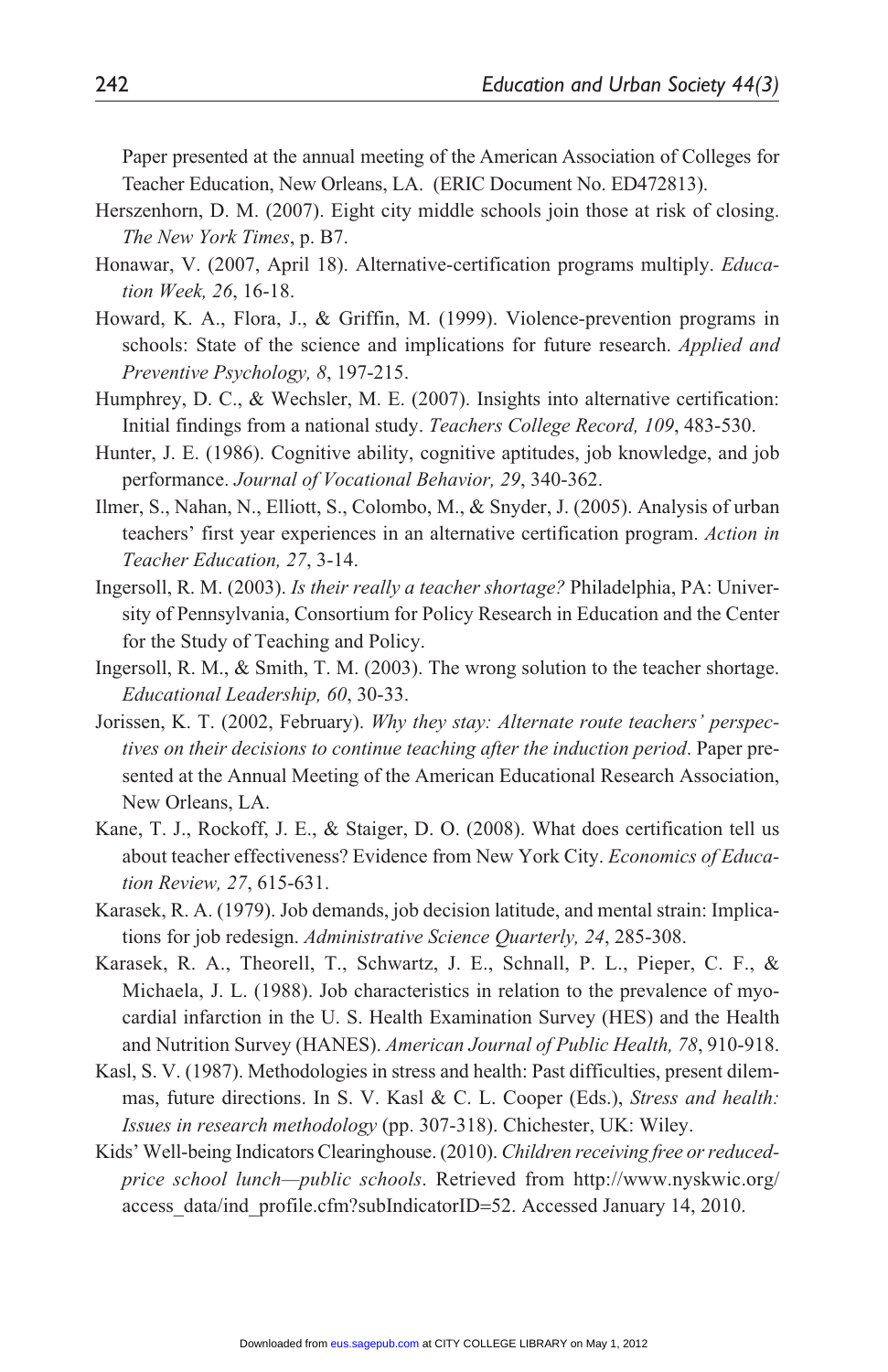- Knox, A. D. (2005). Helping new teachers and principals. *American School Board Journal, 192*, 60-61.
- MacIver, M. A., & Vaughn, E. S. (2007). "But how long will they stay?" Alternative certification and new teacher retention in an urban district. *ERS Spectrum, 25*, 33-44.
- Marco, C. A., Neale, J. M., Schwartz, J. E., Shiffman, S., & Stone, A. A. (1999). Coping with daily events and short-term mood changes: An unexpected failure to observe effects of coping. *Journal of Consulting and Clinical Psychology, 67*, 755-764.
- Matus, D. E. (1999). An innovative strategy supports student teachers in urban secondary schools. *Clearing House, 73*, 37-41.
- Miller, J. W., McKenna, B. A., & McKenna, M. C. (1998). A Comparison of alternatively and traditionally prepared teachers. *Journal of Teacher Education, 49*, 165-76.
- Miller, M. D., Brownell, M. T., & Smith, S. W. (1999). Factors that predict teachers staying in, leaving, or transferring from the special education classroom. *Exceptional Children, 65*, 201-218.
- Morris-Surles, C. M. (2002). *Factors associated with job satisfaction and job related stress: Teachers of children ages 3-9 in alternative certification programs*. Unpublished doctoral dissertation, Texas Woman's University, Denton, TX.
- National Center for Alternative Certification. (2007). *Alternative teacher certification: A state by state analysis*. Retrieved from http://www.teach-now.org/overview.cfm
- New York City Department of Education. *English language arts*. Retrieved from http://schools.nyc.gov/Academics/EnglishLanguageArts/default.htm
- New York City Teaching Fellows. (2007). Retrieved from http://www.nycteaching fellows.org/
- O'Driscoll, M. P., & Cooper, C. L. (1994). Coping with work-related stress: A critique of existing measures and proposal for an alternative methodology. *Journal of Occupational and Organizational Psychology, 67*, 343-354.
- Office of Teacher Initiatives, New York State Education Department. (2010). *Types of Certificates and Licenses*. Retrieved from http://www.highered.nysed.gov/ tcert/certificate/typesofcerts.htm#transb
- Patterson, N. C., Roehrig, G. H., & Luft, J. A. (2003). Running the treadmill: Explorations of beginning high school science teacher turnover in Arizona. *High School Journal, 86*(4), 14-22.
- Quinn, R. P., & Staines, G. L. (1979). *The 1977 Quality of Employment Survey: Descriptive statistics with comparison data from the 1960-70 and the 1972-73 surveys*. Ann Arbor, MI: University of Michigan.
- Ratner, A. (2006, October). *Who are preparing teachers for urban schools?* New Educator Conference, New York City.
- Raudenbush, S. W., & Bryk, A. S. (2001). *Hierarchical linear models: Applications and data analysis methods* (2nd ed.). Newbury Park, CA: SAGE.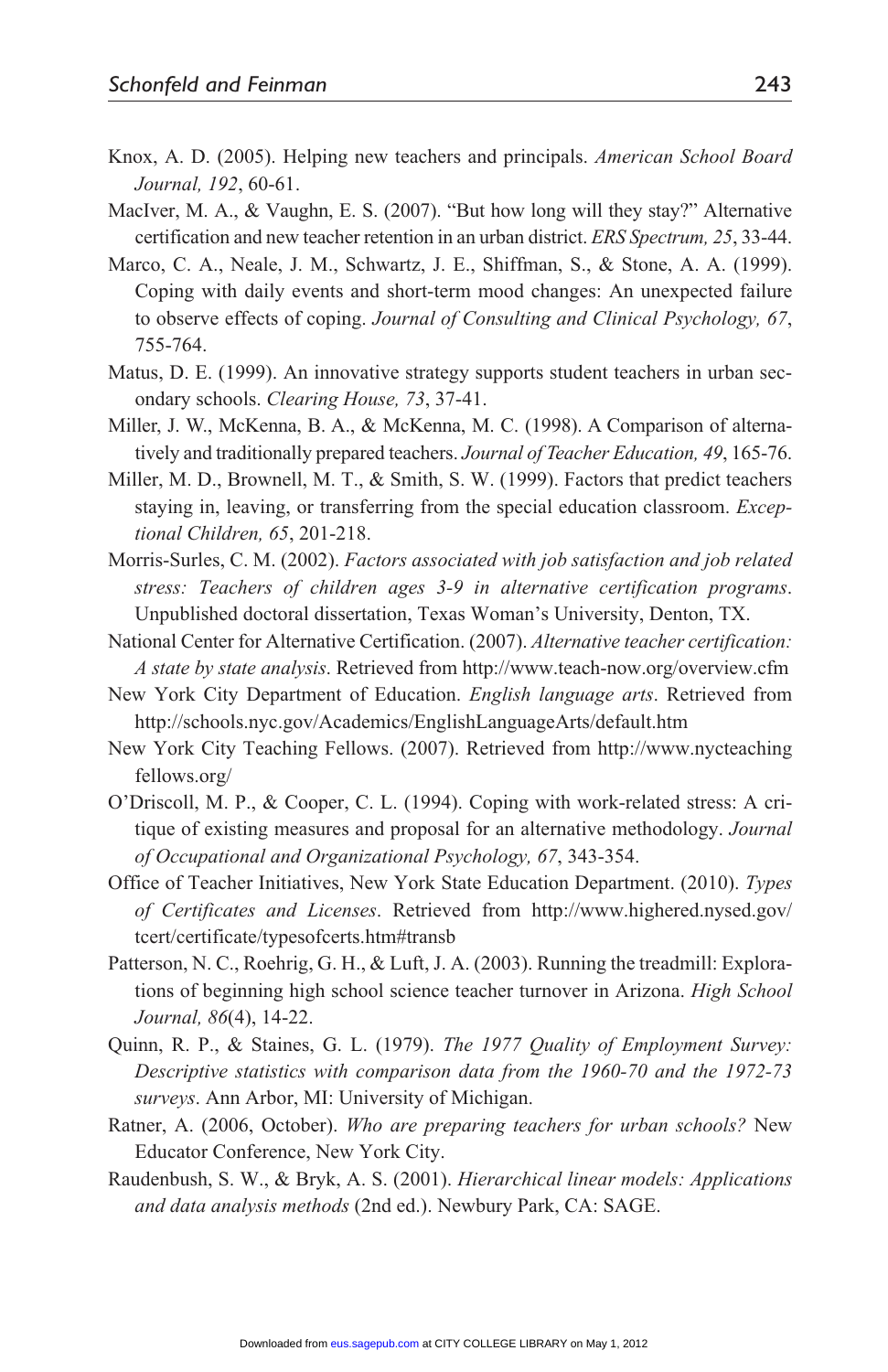- Raudenbush, S. W., Bryk, A. S., Cheong, Y., Congdon, R. T., & du Toit, M. (2004). *HLM 6: Hierarchical linear and nonlinear modeling*. Lincolnwood, IL: Scientific Software International.
- Ravitch, D. (2007, March 30). *Tough choices and privatization*. Retrieved from http://blogs.edweek.org/edweek/Bridging-Differences/
- Ritter, J. T., & Hancock, D. R. (2007). Exploring the relationship between certification sources, experience levels, and classroom management orientations of classroom teachers. *Teaching and Teacher Education, 23*, 1206-1216.
- Scheckner, S., Rollin, S. A., Kaiser-Ulrey, C., & Wagner, R. (2002). School violence in children and adolescents: A meta-analysis of the effectiveness of current interventions. *Journal of School Violence, 1*, 5-33.
- Schmidt, F. L., & Hunter, J. (2004). General mental ability in the world of work: Occupational attainment and job performance. *Journal of Personality and Social Psychology, 86*, 162-173.
- Schmitz, G. S. (2000). Kann Selbstwirksamkeiterwartung Lehrer vor Burnout schützen? Eine Längsschnittstudie in zehn Bundesländern? [Can perceived self-efficacy protect against burnout? A longitudinal study in ten German states?]. *Psychologie in Erziehung und Unterricht, 48*, 49-67.
- Schonfeld, I. S. (1990). Distress in a sample of teachers. *Journal of Psychology, 123*, 321-338.
- Schonfeld, I. S. (1996). Relation of negative affectivity to self-reports of job stressors and psychological outcomes. *Journal of Occupational Health Psychology, 1*, 397-412.
- Schonfeld, I. S. (2001). Stress in 1st-year women teachers: The context of social support and coping. *Genetic, Social, and General Psychology Monographs, 127*, 133-168.
- Schonfeld, I. S. (2006). School violence. In E. K. Kelloway, J. Barling, & J. J. Hurrell (Eds.), *Handbook of workplace violence* (pp. 169-229). Thousand Oaks, CA: SAGE.
- Schonfeld, I. S. (2008, March). *The application of daily diary methods to occupational stress research*. Conference on Work, Stress, and Health 2008: Healthy and Safe Work through Research, Practice, and Partnerships, Washington, DC.
- Schonfeld, I. S., & Farrell, E. (2010). Qualitative methods can enrich quantitative research on occupational stress: An example from one occupational group. In D. C. Ganster & P. L. Perrewé (Eds.), *New developments in theoretical and conceptual approaches to job stress. Series: Research in occupational stress and well-being* (Vol. 8, pp. 137-197). Bingley, UK: Emerald.
- Schonfeld, I. S., & Mazzola, J. J. (IN PRESS). Strengths and limitations of qualitative approaches to research in occupational health psychology. In L. Tetrick, R. Sinclair, & M. Wang (Eds.), *Research Methods in Occupational Health Psychology: State of the art in measurement, design, and data analysis*. London, UK: Routledge.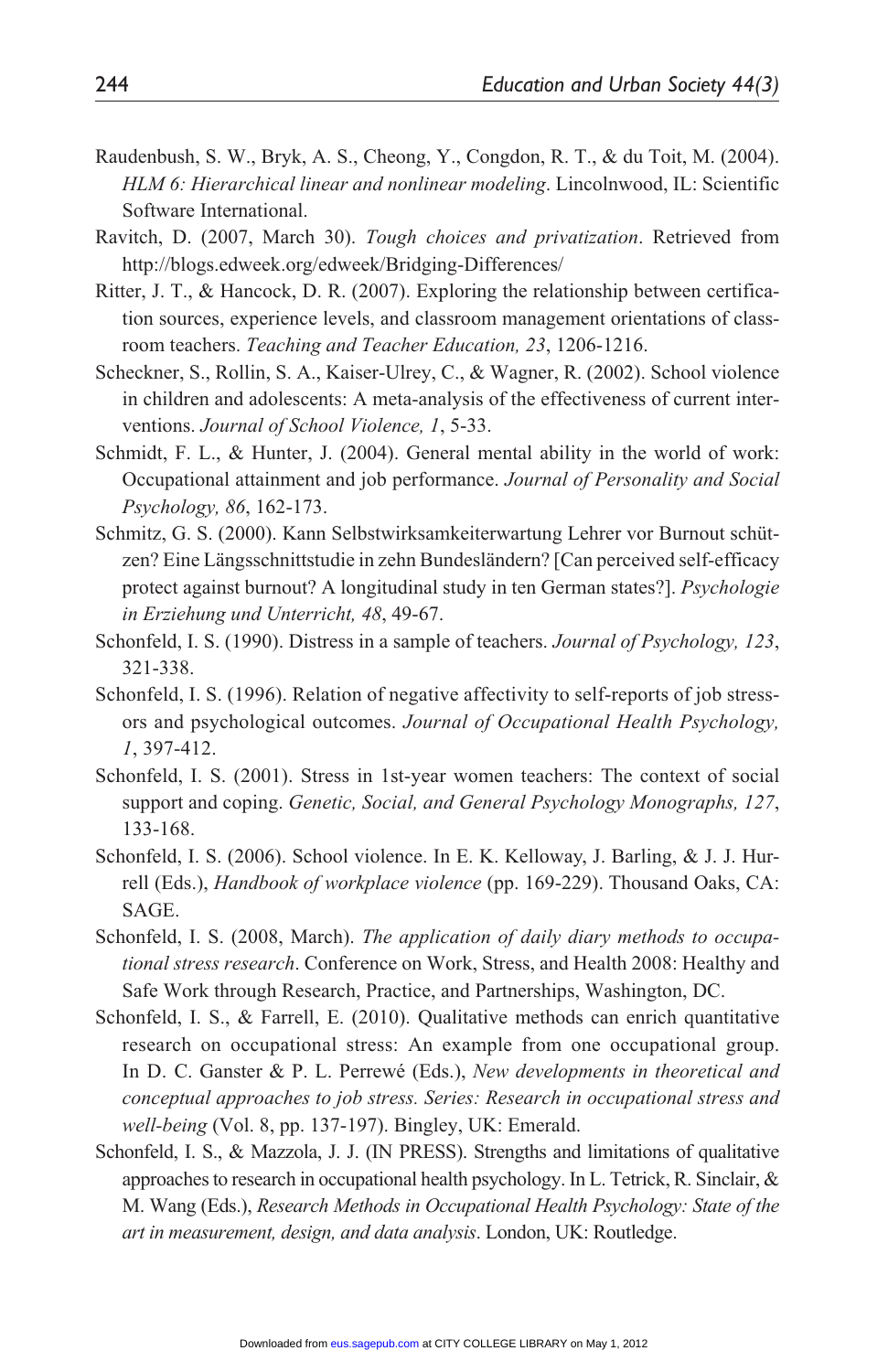- Schonfeld, I. S., Rhee, J., & Xia, F. (1995). Methodological issues in occupationalstress research: Research in one occupational group and its wider applications. In S. L. Sauter & L. R. Murphy (Eds.), *Organizational risk factors for job stress* (pp. 323-339). Washington, DC: American Psychological Association.
- Schonfeld, I. S., & Ruan, D. (1991). Occupational stress and preemployment measures: The case of teachers. *Journal of Social Behavior and Personality, 6*, 95-114.
- Shakrani, S. (2008). Teacher turnover: Costly crisis, solvable problem. *Education Policy Center, Michigan state University*. (ERIC Document Reproduction Service No. ED502130) Retrieved from ERIC database.
- Smith, D. L., & Smith, B. J. (2006). Perceptions of violence: The views of teaches who left urban schools. *High School Journal, 89*, 34-42.
- Stafford, D., & Shaughnessy, M. F. (2006). An interview with Delia Stafford about alternative certification*. North American Journal of Psychology, 8*, 497-502.
- Steggerda, D. M. (2003). *If I tell them, will they listen? Voices of former teachers*. Unpublished doctoral dissertation, Drake University, Des Moines, Iowa.
- Stoddart, T., & Floden, R. E. (1995). *Traditional and alternative routes to teacher certification: Issues, assumptions, and misconceptions*. East Lansing, MI: National Center for Research on Teacher Learning. (ERIC Document Reproduction Service No. ED 383697).
- Strunk, K. O., & Robinson, J. P. (2006). Oh, won't you stay: A multilevel analysis of the difficulties in retaining qualified teachers. *Peabody Journal of Education, 81*, 65-94.
- Suell, J. L., & Piotrowski, C. (2007). Alternative teacher education programs: A review of the literature and outcome studies. *Journal of Instructional Psychology, 34*, 54-58.
- Taris, T. W., Peeters, M. C. W., Le Blanc, P. M., Schreurs, P. J. G., & Schaufeli, W. B. (2001). From inequity to burnout: The role of job stress. *Journal of Occupational Health Psychology, 6*, 303-324.
- Tissington, L. D., & Grow, A. (2007). Alternative certified teachers and children at risk. *Preventing School Failure, 51*(2), 23-27.
- Towle, W. (2000). The art of the reading workshop. *Educational Leadership, 58*, 38-41.
- Travers, C. J., & Cooper, C. L. (1994). Psychophysiological responses to teacher stress: A move toward more objective methodologies. *European Review of Applied Psychology, 44*, 137-146.
- University of the State of New York, State Education Department. (2007). *School improvement and community services: NYC*. Retrieved from www.emsc.nysed .gov/nyc/
- Wanous, J. P., Reichers, A. E., & Hudy, M. J. (1997). Overall job satisfaction: How good are single-item measures? *Journal of Applied Psychology, 82*, 247-252.
- Watson, D., & Clark, L. A. (1984). Negative affectivity: The disposition to experience aversive emotional states. *Psychological Bulletin, 96*, 465-490.